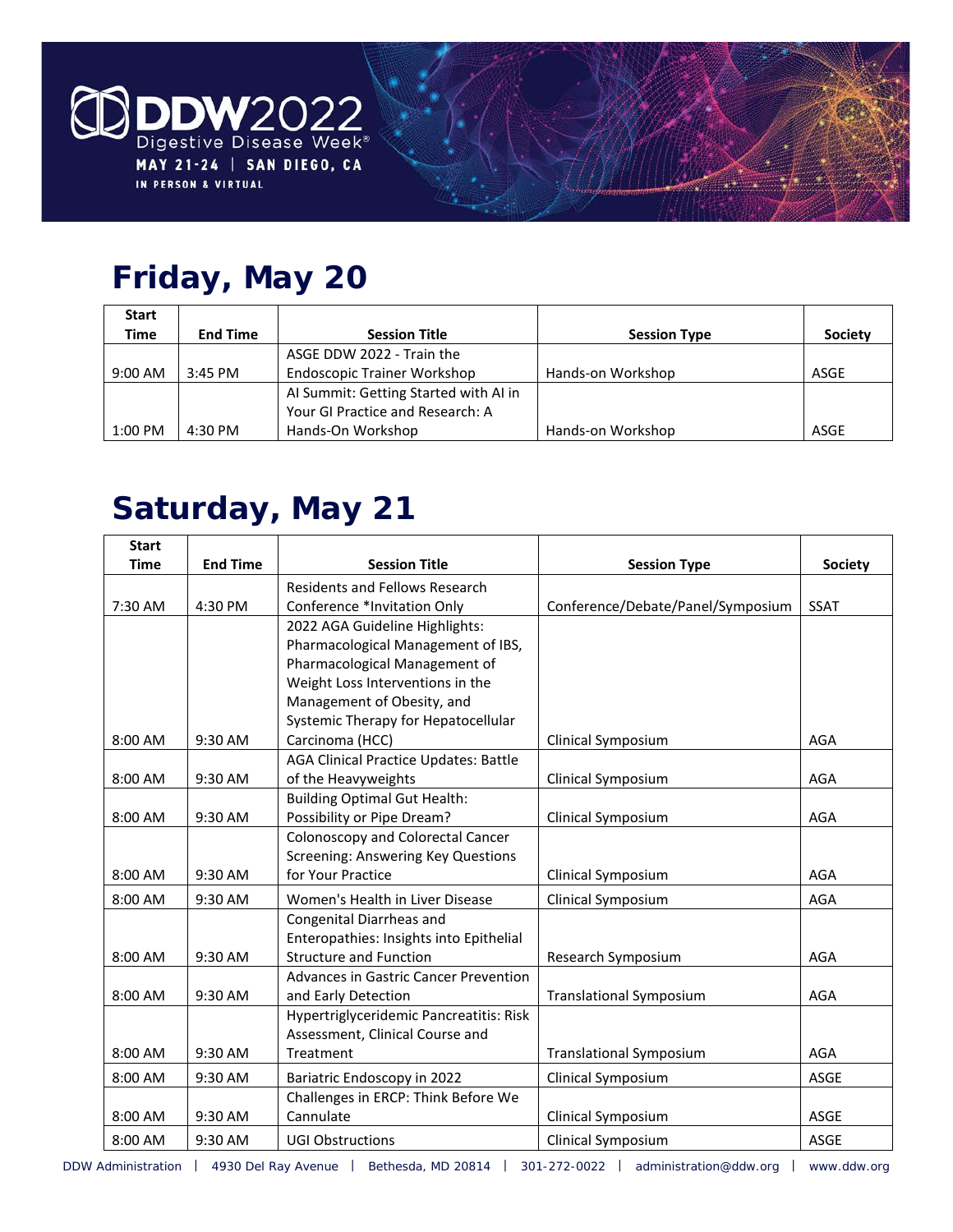

|          |          | Advances in GERD - From Diagnosis                                 |                                |            |
|----------|----------|-------------------------------------------------------------------|--------------------------------|------------|
| 8:00 AM  | 9:30 AM  | to Therapy                                                        | Research Forum                 | AGA        |
|          |          | Bowel Damage and Regeneration in                                  |                                |            |
| 8:00 AM  | 9:30 AM  | <b>IBD</b>                                                        | Research Forum                 | AGA        |
| 8:00 AM  | 9:30 AM  | Disease Complications in IBD                                      | Research Forum                 | <b>AGA</b> |
|          |          | Mucosal Innate Function and Innate                                |                                |            |
|          |          | Host Defense in Inflammatory Bowel                                |                                |            |
| 8:00 AM  | 9:30 AM  | <b>Disease</b>                                                    | Research Forum                 | AGA        |
|          |          | <b>Organoid Models of Gastrointestinal</b>                        |                                |            |
| 8:00 AM  | 9:30 AM  | <b>Disorders</b>                                                  | Research Forum                 | AGA        |
| 8:00 AM  | 9:30 AM  | <b>Pediatric Gastroenterology</b>                                 | Research Forum                 | AGA        |
|          |          | Evolving Paradigms of Quality in                                  |                                |            |
| 8:00 AM  | 9:30 AM  | Endoscopy                                                         | <b>Topic Forum</b>             | ASGE       |
| 8:00 AM  | 9:30 AM  | Quick Shot Session: GI Tract I                                    | <b>Quick Shots</b>             | SSAT       |
| 8:00 AM  | 9:30 AM  | Quick Shot Session: GI Tract II                                   | <b>Quick Shots</b>             | SSAT       |
|          |          | 2022 AGA Postgraduate Course                                      |                                |            |
| 8:00 AM  | 5:30 PM  | (AGPG) \$\$\$                                                     | Postgraduate Course            | AGA        |
|          |          | ASGE Presidential Plenary: An Update                              |                                |            |
| 9:00 AM  | 12:00 PM | for All Endoscopists                                              | <b>Plenary Session</b>         | ASGE       |
|          |          | Multidisciplinary Management of                                   |                                |            |
| 10:00 AM | 11:30 AM | Hepatocellular Cancer                                             | Clinical Symposium             | <b>DDW</b> |
| 10:00 AM | 11:30 AM | <b>Shark Tank</b>                                                 | Clinical Symposium             | <b>DDW</b> |
|          |          | A Day at the Office: Optimizing                                   |                                |            |
|          |          | Diagnosis and Management of IBS-D                                 |                                |            |
| 10:00 AM | 11:30 AM | and Functional Diarrhea                                           | Clinical Symposium             | AGA        |
|          |          | Controversies in Therapeutic                                      |                                |            |
| 10:00 AM | 11:30 AM | Endoscopy                                                         | Clinical Symposium             | AGA        |
|          |          | Farron and Martin Brotman, MD,                                    |                                |            |
| 10:00 AM | 11:30 AM | Lecture: Food As a Drug in IBD<br>Improving Your GI Practice With | Clinical Symposium             | AGA        |
| 10:00 AM | 11:30 AM | Digital Technologies                                              | Clinical Symposium             | AGA        |
|          |          | Nutrition in Digestive Organ Failure                              |                                |            |
| 10:00 AM | 11:30 AM | for the Practicing Gastroenterologist                             | Clinical Symposium             | AGA        |
|          |          | Get Your Research Published: Tips                                 |                                |            |
| 10:00 AM | 11:30 AM | From the Editors                                                  | Research Symposium             | AGA        |
| 10:00 AM | 11:30 AM | Microbiome Across the Continents                                  | <b>Translational Symposium</b> | AGA        |
|          |          | Quantitative Gastrointestinal Cancer                              |                                |            |
|          |          | Control: Leveraging Epidemiologic and                             |                                |            |
|          |          | 'omics Data to Predict Risk and Guide                             |                                |            |
| 10:00 AM | 11:30 AM | Management                                                        | <b>Translational Symposium</b> | AGA        |
|          |          | ASGE & European Society of                                        |                                |            |
|          |          | Gastrointestinal Endoscopy (ESGE)                                 |                                |            |
|          |          | International Symposium: Top 5                                    |                                |            |
| 10:00 AM | 11:30 AM | <b>Takeaways from Recent Clinical</b>                             | Clinical Symposium             | ASGE       |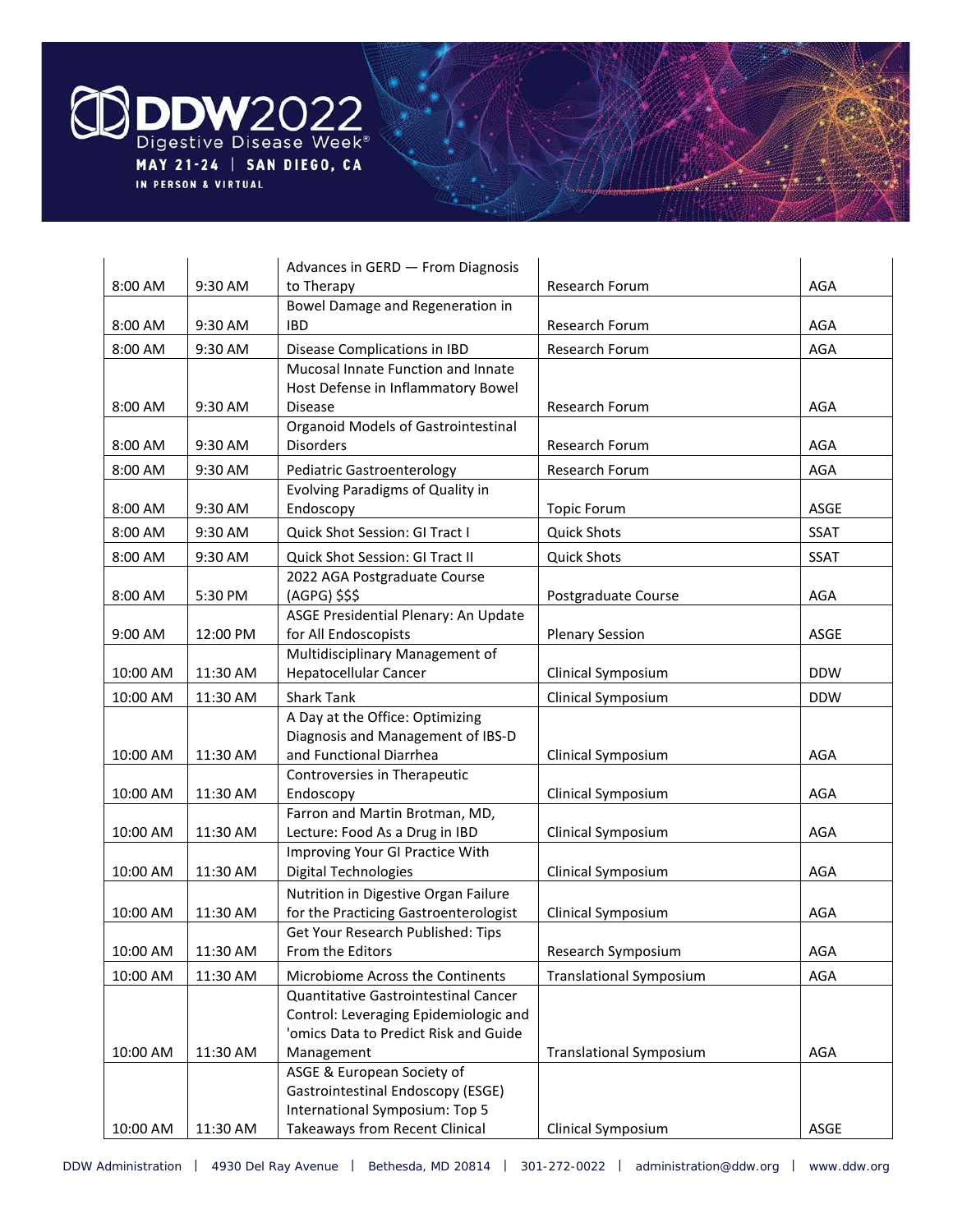

|          |          | <b>Practice Guidelines</b>                                                                                                                           |                                                          |             |
|----------|----------|------------------------------------------------------------------------------------------------------------------------------------------------------|----------------------------------------------------------|-------------|
|          |          | ASGE & Japan Gastroenterological<br><b>Endoscopy Society (JGES)</b><br>International Symposium: Cutting<br><b>Edge of Pancreatobiliary Endoscopy</b> |                                                          |             |
| 10:00 AM | 11:30 AM | (Presented in English)                                                                                                                               | Clinical Symposium                                       | ASGE        |
| 10:00 AM |          | Principles and Pearls of Polyp<br>Resection                                                                                                          | Clinical Symposium                                       | ASGE        |
|          | 11:30 AM | Predictors and Fixers of Portal                                                                                                                      |                                                          |             |
| 10:00 AM | 11:30 AM | <b>Hypertension Complications</b>                                                                                                                    | <b>Topic Forum</b>                                       | AASLD       |
| 10:00 AM | 11:30 AM | NASH: From Bench to Bedside                                                                                                                          | <b>Topic Forum</b>                                       | AGA/AASLD   |
| 10:00 AM | 11:30 AM | Advances in Hepatology                                                                                                                               | Research Forum                                           | AGA         |
| 10:00 AM | 11:30 AM | Genomics and Omics in IBD                                                                                                                            | Research Forum                                           | <b>AGA</b>  |
|          |          | Mechanisms and Efficacy of Microbial<br>Therapeutics in Infectious and                                                                               |                                                          |             |
| 10:00 AM | 11:30 AM | <b>Functional GI Diseases</b>                                                                                                                        | Research Forum                                           | AGA         |
| 10:00 AM | 11:30 AM | Models of Intestinal Regeneration and<br><b>Disease</b>                                                                                              | Research Forum                                           | AGA         |
| 10:00 AM | 11:30 AM | Novel Mechanisms and Biomarkers<br>for GI Neoplasia Detection and<br>Treatment                                                                       | Research Forum                                           | AGA         |
|          |          | Infection and Optimizing Controls in                                                                                                                 |                                                          |             |
| 10:00 AM | 11:30 AM | <b>ENDO Centers</b>                                                                                                                                  | <b>Topic Forum</b>                                       | ASGE        |
| 10:00 AM | 11:30 AM | Quick Shot Session: GI Tract III                                                                                                                     | <b>Quick Shots</b>                                       | SSAT        |
| 10:00 AM | 11:30 AM | Video Session: GI Tract                                                                                                                              | Video Plenary                                            | <b>SSAT</b> |
| 12:15 PM | 1:00 PM  | Young GI & Trainee Experience: TBD 1                                                                                                                 | Networking                                               | <b>DDW</b>  |
| 12:30 PM | 1:15 PM  | Breakout 01 - How to manage<br>intractable constipation? \$\$\$                                                                                      | Postgraduate Course Luncheon<br><b>Breakout Sessions</b> | AGA         |
| 12:30 PM | 1:15 PM  | Breakout 02 - Refractory GERD - A<br>case-based approach \$\$\$                                                                                      | Postgraduate Course Luncheon<br><b>Breakout Sessions</b> | AGA         |
| 12:30 PM | 1:15 PM  | Breakout 03 - Dilemmas in Barrett's<br>esophagus \$\$\$                                                                                              | Postgraduate Course Luncheon<br><b>Breakout Sessions</b> | AGA         |
| 12:30 PM | 1:15 PM  | Breakout 04 - Decision making in EGJ<br>outflow obstruction and achalasia \$\$\$                                                                     | Postgraduate Course Luncheon<br><b>Breakout Sessions</b> | AGA         |
| 12:30 PM | 1:15 PM  | Breakout 05 - Treatment Strategies<br>for EoE \$\$\$                                                                                                 | Postgraduate Course Luncheon<br><b>Breakout Sessions</b> | AGA         |
|          |          | Breakout 06 - Complex Crohn's<br>disease: a. Post-operative Crohn's<br>disease b. The Crohn's patient<br>refractory to FDA approved therapy          | Postgraduate Course Luncheon                             |             |
| 12:30 PM | 1:15 PM  | \$\$\$<br>Breakout 07 - Complex Ulcerative                                                                                                           | <b>Breakout Sessions</b><br>Postgraduate Course Luncheon | AGA         |
| 12:30 PM | 1:15 PM  | colitis: a. Severe UC: medical options                                                                                                               | <b>Breakout Sessions</b>                                 | AGA         |
|          |          |                                                                                                                                                      |                                                          |             |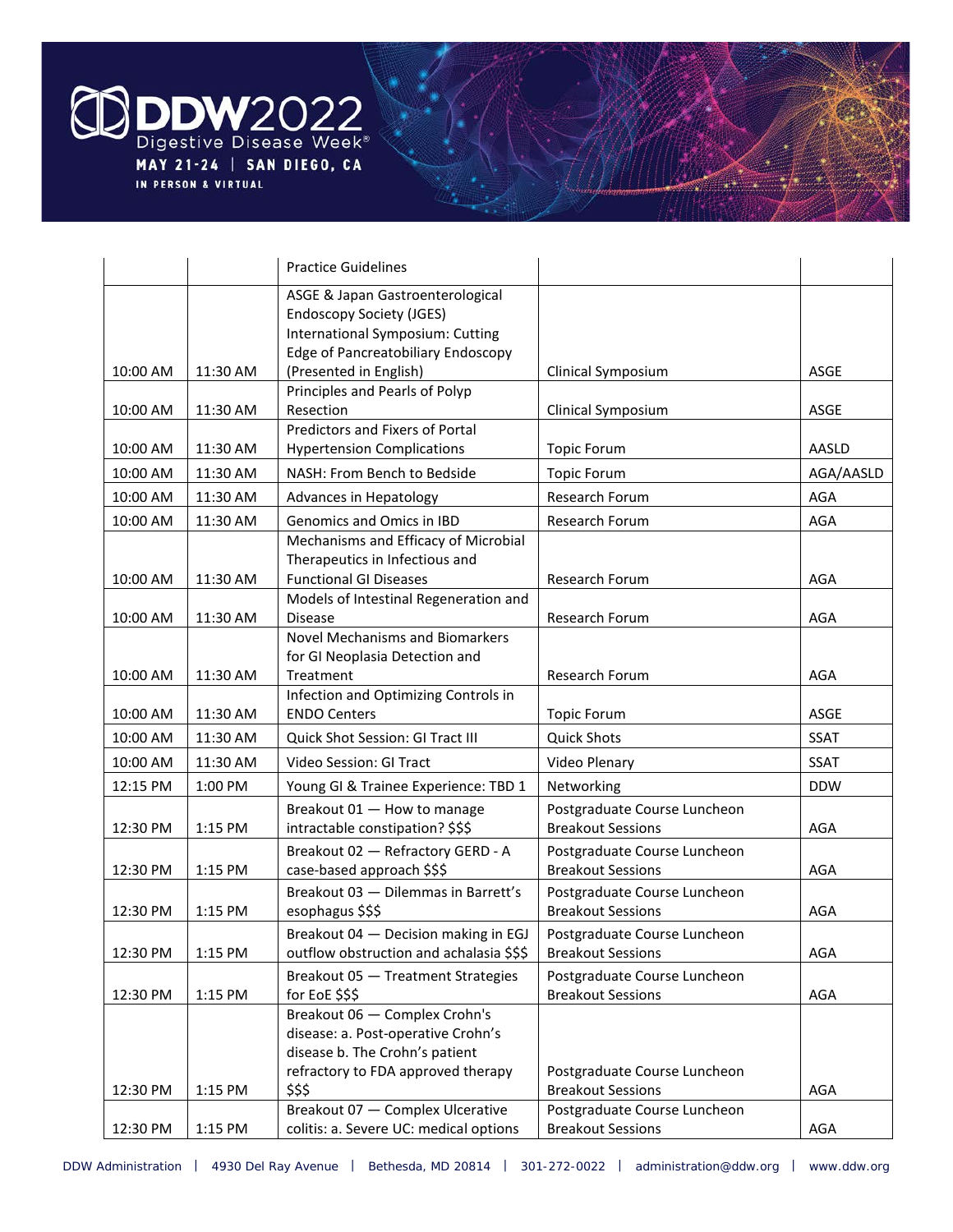

|          |         | b. Chronic refractory pouchitis \$\$\$   |                                |            |
|----------|---------|------------------------------------------|--------------------------------|------------|
|          |         | Breakout 08 - Challenges in liver        |                                |            |
|          |         | disease: a. Drug induced liver disease   | Postgraduate Course Luncheon   |            |
| 12:30 PM | 1:15 PM | b. HCC \$\$\$                            | <b>Breakout Sessions</b>       | AGA        |
|          |         | Breakout 09 - Challenges in liver        |                                |            |
|          |         | disease - Hepatitis: a. Hepatitis B:     |                                |            |
|          |         | When to prophylax b. Autoimmune          | Postgraduate Course Luncheon   |            |
| 12:30 PM | 1:15 PM | hepatitis \$\$\$                         | <b>Breakout Sessions</b>       | AGA        |
|          |         | Breakout 10 - Evaluation and             |                                |            |
|          |         | management of early complications        | Postgraduate Course Luncheon   |            |
| 12:30 PM | 1:15 PM | after bariatric/metabolic surgery \$\$\$ | <b>Breakout Sessions</b>       | AGA        |
|          |         | Breakout 11 - A rational approach to     | Postgraduate Course Luncheon   |            |
| 12:30 PM | 1:15 PM | dyspepsia \$\$\$                         | <b>Breakout Sessions</b>       | AGA        |
|          |         | Breakout 12 - Dilemmas in celiac         | Postgraduate Course Luncheon   |            |
| 12:30 PM | 1:15 PM | disease \$\$\$                           | <b>Breakout Sessions</b>       | AGA        |
|          |         | Breakout 13 - SIBO diagnosis and         | Postgraduate Course Luncheon   |            |
| 12:30 PM | 1:15 PM | treatment dilemmas \$\$\$                | <b>Breakout Sessions</b>       | AGA        |
| 12:45 PM | 1:30 PM | Alcoholic Liver Disease                  | Poster Tour                    | <b>AGA</b> |
|          |         |                                          |                                |            |
| 12:45 PM | 1:30 PM | Celiac Disease                           | Poster Tour                    | AGA        |
|          |         | Enteric Neuromuscular Biology and        |                                |            |
| 12:45 PM | 1:30 PM | Sensation                                | Poster Tour                    | AGA        |
| 12:45 PM | 1:30 PM | IBD <sub>1</sub>                         | Poster Tour                    | <b>AGA</b> |
|          |         | Microbiome and Modelling GI Biology      |                                |            |
| 12:45 PM | 1:30 PM | and Disease                              | Poster Tour                    | AGA        |
|          |         | Fellows Course Hands-On/Simulation       |                                |            |
| 1:30 PM  | 3:30 PM | Workshop                                 | Hands-on Workshop              | ASGE       |
|          |         | Video Plenary: Hepatobiliary &           |                                |            |
| 2:00 PM  | 3:00 PM | Pancreas                                 | Video Plenary                  | SSAT       |
|          |         | <b>Bariatric Endoscopic and Surgical</b> |                                |            |
|          |         | Therapies: An Insight Into Their         |                                |            |
| 2:00 PM  | 3:30 PM | Mechanism of Action                      | Clinical Symposium             | <b>DDW</b> |
|          |         | Integration of Clinical Hepatology into  |                                |            |
| 2:00 PM  | 3:30 PM | <b>APP Practice</b>                      | Clinical Symposium             | AASLD      |
|          |         | Diagnostic Controversies in Clinical     |                                |            |
| 2:00 PM  | 3:30 PM | Pancreatology                            | Clinical Symposium             | AGA        |
|          |         | Liver Transplantation: What Every        |                                |            |
| 2:00 PM  | 3:30 PM | Gastroenterologist Needs to Know         | Clinical Symposium             | AGA        |
|          |         | Management and Emerging Therapies        |                                |            |
| 2:00 PM  | 3:30 PM | in Pediatric Intestinal Failure          | Clinical Symposium             | AGA        |
|          |         | <b>ENS Development and Disease</b>       |                                |            |
|          |         | Progression: What Can Adult GIs          |                                |            |
| 2:00 PM  | 3:30 PM | Learn From Pediatrics?                   | <b>Translational Symposium</b> | AGA        |
|          |         | Health Disparities and Human             |                                |            |
| 2:00 PM  | 3:30 PM | Microbiome                               | <b>Translational Symposium</b> | AGA        |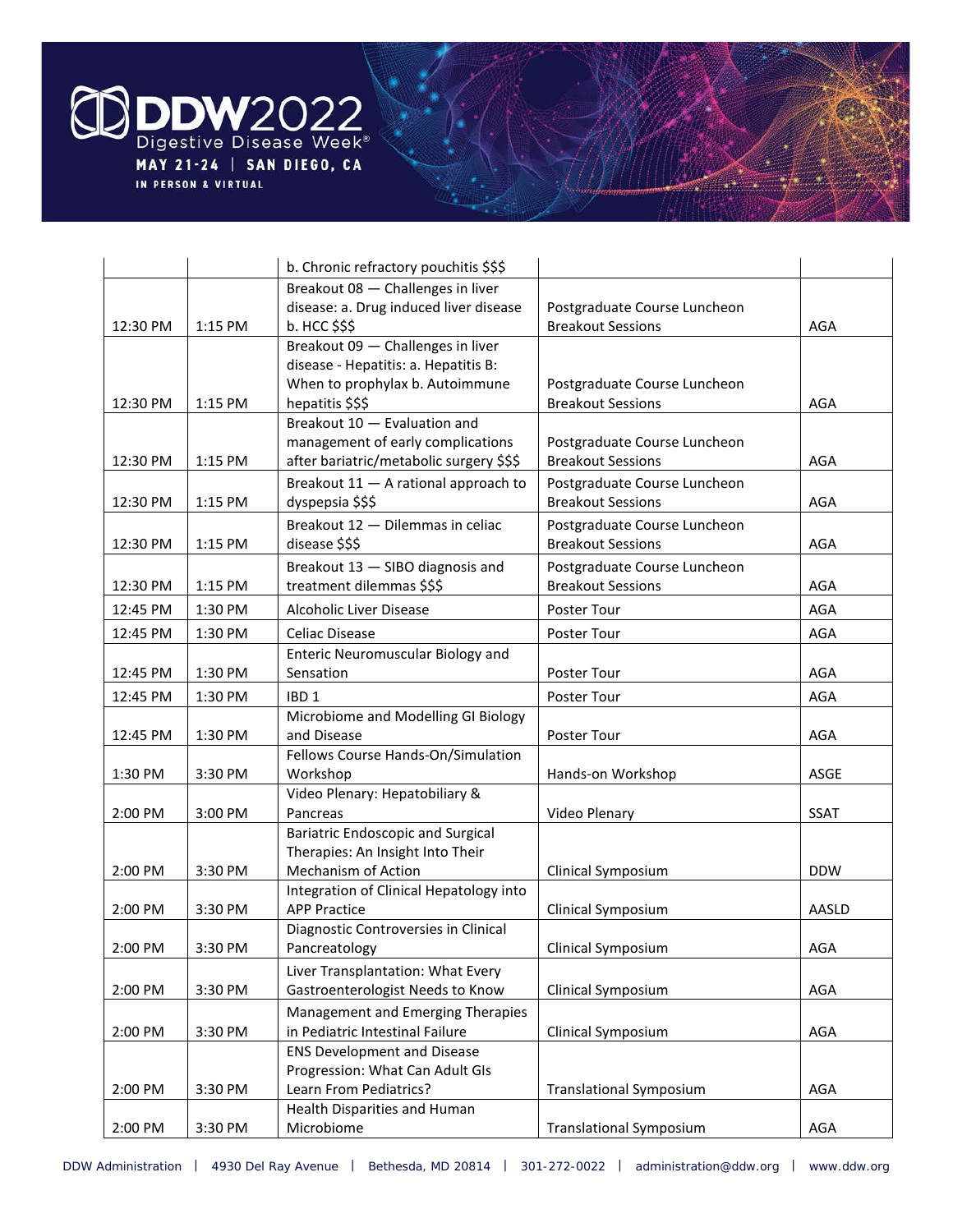

|           |         | Kiron and Kamala Das Symposium:             |                                   |             |
|-----------|---------|---------------------------------------------|-----------------------------------|-------------|
|           |         | Novel Biomarker Development in the          |                                   |             |
| 2:00 PM   | 3:30 PM | Diagnosis and Prognosis of IBD              | <b>Translational Symposium</b>    | AGA         |
|           |         | Shifting Patterns of GI Cancer              |                                   |             |
| 2:00 PM   | 3:30 PM | Epidemiology                                | <b>Translational Symposium</b>    | AGA         |
|           |         | ASGE & Sociedade Brasileira de              |                                   |             |
|           |         | Endoscopia Digestiva (SOBED)                |                                   |             |
|           |         | International Symposium: What's New         |                                   |             |
|           |         | in Gastrointestinal Endoscopic              |                                   |             |
| 2:00 PM   | 3:30 PM | Therapy?                                    | Clinical Symposium                | ASGE        |
|           |         | Colonoscopy Tips and Tricks: A Video-       |                                   |             |
| 2:00 PM   | 3:30 PM | <b>Based Session</b>                        | Clinical Symposium                | ASGE        |
|           |         | <b>Endoscopic Closure Devices for Every</b> |                                   |             |
| 2:00 PM   | 3:30 PM | Practice                                    | Clinical Symposium                | ASGE        |
|           |         | <b>Esophageal Great Debates (ASGE</b>       |                                   |             |
|           |         | Special Interest Group Sponsored            |                                   |             |
| 2:00 PM   | 3:30 PM | Session)                                    | Clinical Symposium                | ASGE        |
|           |         | Late-Breaking Basic Science Abstract        |                                   |             |
| 2:00 PM   | 3:30 PM | Plenary                                     | <b>Plenary Session</b>            | <b>DDW</b>  |
| 2:00 PM   | 3:30 PM | Hepatitis C: The Path to Elimination?       | Research Forum                    | AASLD       |
|           |         | Development of the Liver, Pancreas          |                                   |             |
| 2:00 PM   | 3:30 PM | and GI Tract                                | Research Forum                    | AGA         |
|           |         | GI Neuroendocrine Tumors: Origins           |                                   |             |
| 2:00 PM   | 3:30 PM | and Pathogenesis                            | Research Forum                    | AGA         |
| 2:00 PM   | 3:30 PM | Irritable Bowel Syndrome: Clinical          | Research Forum                    | AGA         |
|           |         | New Concepts In Diseases of the             |                                   |             |
| 2:00 PM   | 3:30 PM | Colon & Rectum                              | Research Forum                    | AGA         |
|           |         | A Deep Look into Improving Education        |                                   |             |
|           |         | for the Endoscopic Trainee,                 |                                   |             |
| 2:00 PM   | 3:30 PM | <b>Technician and Team</b>                  | <b>Topic Forum</b>                | ASGE        |
|           |         | Chronic Pancreatitis: From Therapy to       |                                   |             |
| 2:00 PM   | 3:30 PM | Outcomes                                    | <b>Topic Forum</b>                | ASGE        |
|           |         | Thinking Outside the Box: Gall Bladder      |                                   |             |
| 2:00 PM   | 3:30 PM | Drainage - EUS or ERCP?                     | <b>Topic Forum</b>                | ASGE        |
|           |         | Video Plenary: Small Bowel,                 |                                   |             |
| $2:00$ PM | 3:30 PM | Abdominal Wall, Hernia, & Colorectal I      | Video Plenary                     | <b>SSAT</b> |
| 3:30 PM   | 4:00 PM | Fellows Networking Break                    | Conference/Debate/Panel/Symposium | SSAT        |
|           |         | 50 Years of Endoscopic Evolution: The       |                                   |             |
|           |         | Continual Replacement of GI Surgery         |                                   |             |
| 4:00 PM   | 5:30 PM | by Endoscopic Innovation                    | Clinical Symposium                | <b>DDW</b>  |
| 4:00 PM   | 5:30 PM | Stump the Hepatologist Session              | Clinical Symposium                | AASLD       |
|           |         | Donald O. Castell, MD, Lecture:             |                                   |             |
| 4:00 PM   | 5:30 PM | <b>Updates in Esophageal Disorders</b>      | Clinical Symposium                | AGA         |
|           |         | Frances and Don W. Powell, MD,              |                                   |             |
| 4:00 PM   | 5:30 PM | Lecture: New Views in C. difficile          | <b>Translational Symposium</b>    | AGA         |
|           |         |                                             |                                   |             |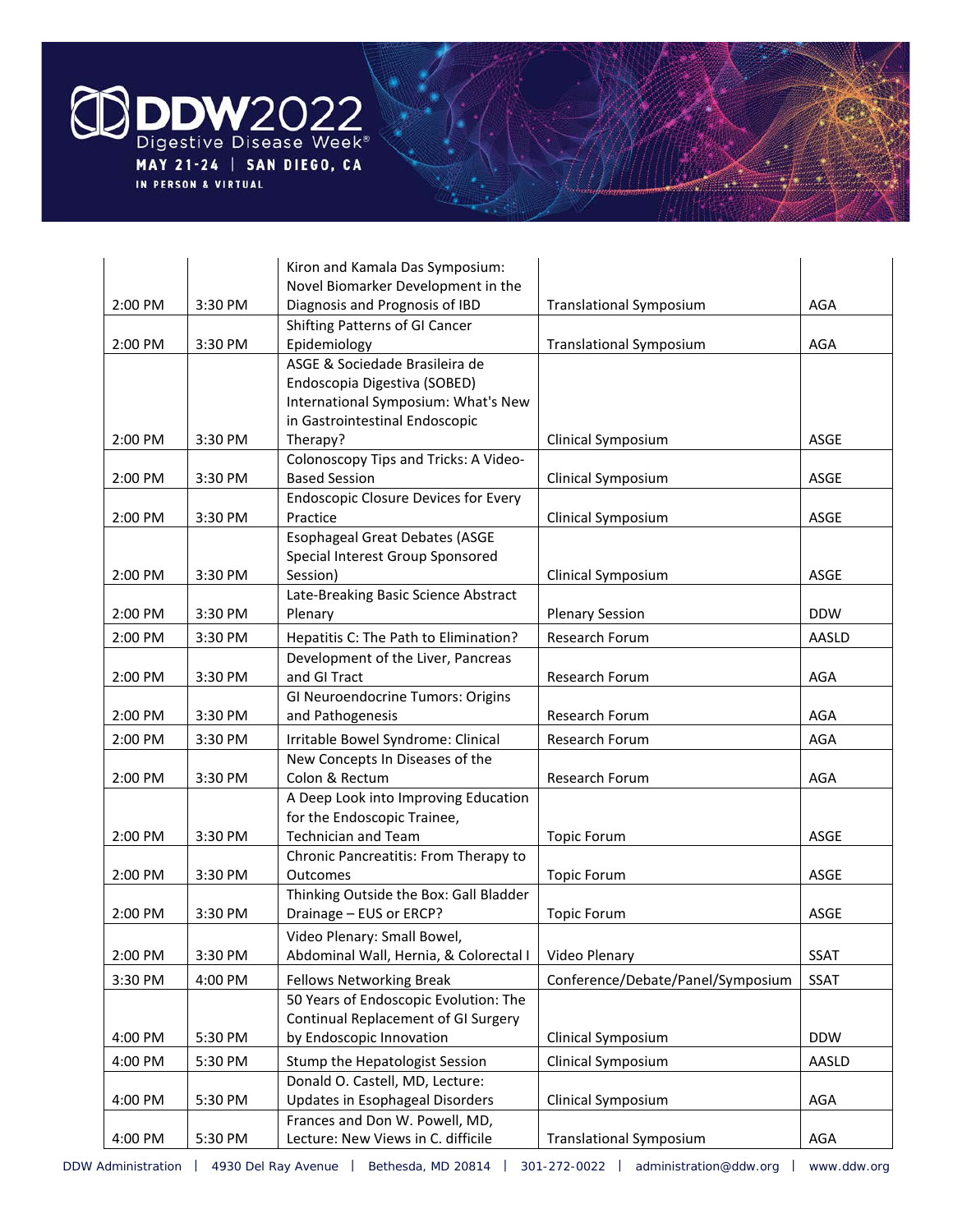

|         |         | Infection                                                             |                                   |             |
|---------|---------|-----------------------------------------------------------------------|-----------------------------------|-------------|
|         |         | Intraductal Endoscopy for                                             |                                   |             |
|         |         | Pancreaticobiliary Disease (ASGE                                      |                                   |             |
|         |         | Special Interest Group Sponsored                                      |                                   |             |
| 4:00 PM | 5:30 PM | Session) IECP SIG Clinical Symposia                                   | Clinical Symposium                | ASGE        |
|         |         | GI Surgery from Around the World:                                     |                                   |             |
| 4:00 PM | 5:30 PM | <b>International Committee Panel</b>                                  | Conference/Debate/Panel/Symposium | <b>SSAT</b> |
|         |         | Residents and Fellows Workshop:                                       |                                   |             |
| 4:00 PM | 5:30 PM | Careers and Fellowship in GI Surgery                                  | Conference/Debate/Panel/Symposium | <b>SSAT</b> |
|         |         | NASH: Mechanistic Insights from                                       |                                   |             |
|         |         | <b>Bench to Population Based Studies:</b>                             |                                   |             |
| 4:00 PM | 5:30 PM | Genes and the Environment                                             | <b>Topic Forum</b>                | AASLD       |
| 4:00 PM | 5:30 PM | <b>AGA Basic Science Plenary</b>                                      | <b>Plenary Session</b>            | <b>AGA</b>  |
|         |         | Cellular and Molecular Biology of                                     |                                   |             |
|         |         | Gastric and Esophageal Disease                                        |                                   |             |
| 4:00 PM | 5:30 PM | Pathogenesis                                                          | Research Forum                    | AGA         |
|         |         | <b>Colorectal Cancer Screening and</b>                                |                                   |             |
|         |         | Surveillance: Cohorts, Comp                                           |                                   |             |
| 4:00 PM | 5:30 PM | <b>Effectiveness Studies and Trials</b>                               | Research Forum                    | AGA         |
| 4:00 PM | 5:30 PM | Disease Monitoring in IBD                                             | Research Forum                    | <b>AGA</b>  |
|         |         | Enteric Sensation in Health and                                       |                                   |             |
|         |         | Disease (Including Visceral Pain,                                     |                                   |             |
|         |         | Neuroimmunology, Epithelial                                           |                                   |             |
|         |         | Junctions, Intestinal Barrier                                         |                                   |             |
|         |         | Function/Dysfunction and Interactions                                 |                                   |             |
| 4:00 PM | 5:30 PM | with the Microbiome)                                                  | Research Forum                    | AGA         |
|         |         | Immunological Signaling and Blockade                                  |                                   |             |
| 4:00 PM | 5:30 PM | in IBD                                                                | Research Forum                    | AGA         |
|         |         | Pancreatic Cancer Precision-based                                     |                                   |             |
|         |         | Surveillance and Underlying                                           |                                   |             |
| 4:00 PM | 5:30 PM | Mechanisms                                                            | Research Forum                    | AGA         |
|         |         | Portal Hypertension, Complications of                                 |                                   |             |
| 4:00 PM | 5:30 PM | Cirrhosis, and GI Bleeding<br>Practical Recent Insights in Diagnostic | Research Forum                    | AGA         |
|         |         | <b>Tests for Pediatric Gastrointestinal</b>                           |                                   |             |
| 4:00 PM | 5:30 PM | <b>Motility Disorders</b>                                             | Research Forum                    | AGA         |
|         |         |                                                                       |                                   |             |
| 4:00 PM | 5:30 PM | <b>Upper Gastrointestinal Bleeding</b>                                | Research Forum                    | AGA         |
| 4:00 PM | 5:30 PM | Use of Artificial Intelligence and<br>Digital Apps in IBD and IBS     | Research Forum                    | AGA         |
|         |         | What Role do Gut Microbes Play in                                     |                                   |             |
| 4:00 PM | 5:30 PM | Cancer?                                                               | Research Forum                    | AGA         |
|         |         | Fellow Developed Best Case Reports                                    |                                   |             |
|         |         | for Advanced Luminal                                                  |                                   |             |
| 4:00 PM | 5:30 PM | Gastroenterology                                                      | <b>Topic Forum</b>                | ASGE        |
|         |         |                                                                       |                                   |             |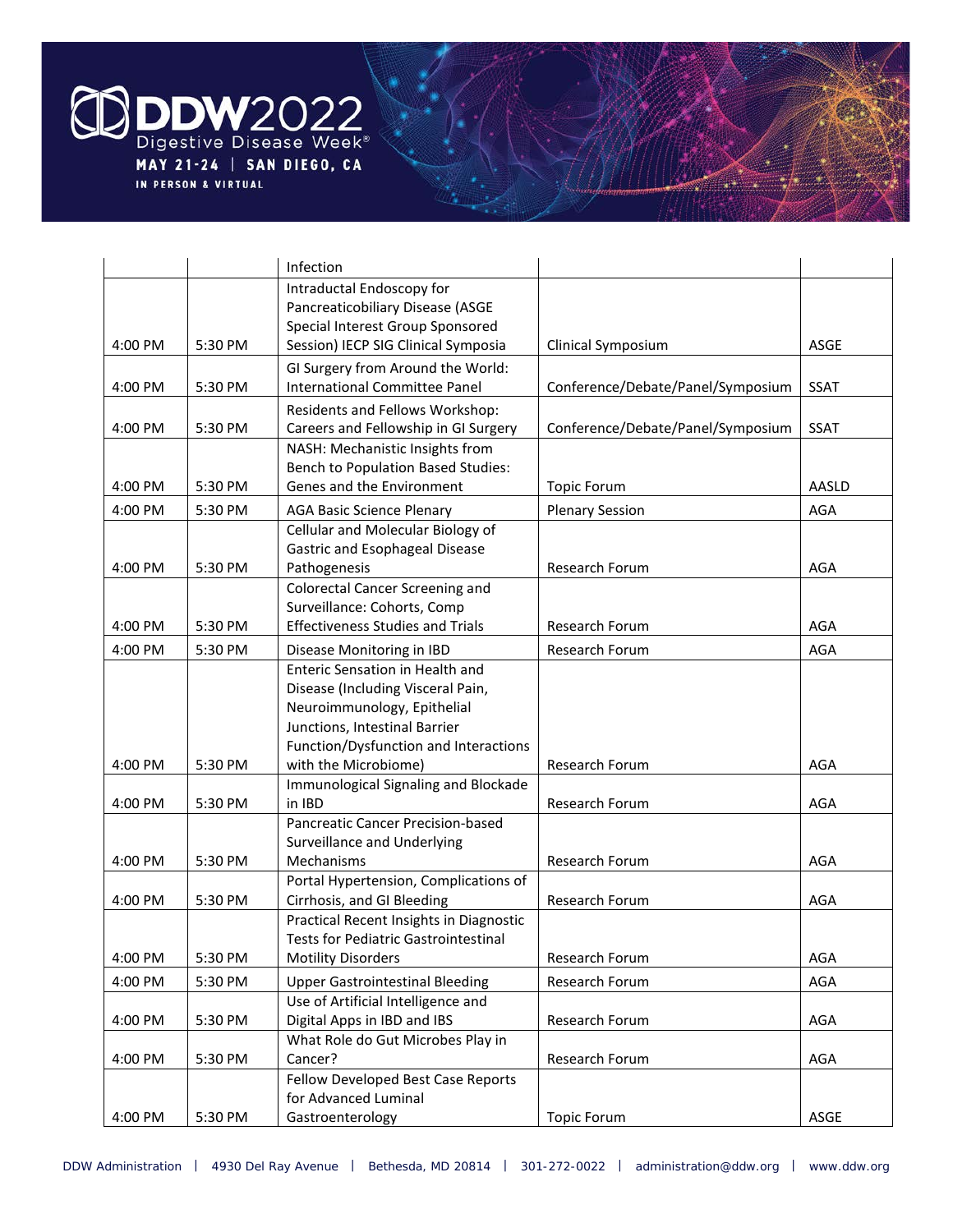

|                   |         | Innovations in Bariatric Endoscopy<br>and Endoscopic Revision of Weight |             |             |
|-------------------|---------|-------------------------------------------------------------------------|-------------|-------------|
| $4:00 \text{ PM}$ | 5:30 PM | Loss Surgery                                                            | Topic Forum | ASGE        |
|                   |         | Quick Shot Session: Esophagus,                                          |             |             |
| 4:00 PM           | 5:30 PM | Gastric, Bariatric & Metabolic I                                        | Quick Shots | <b>SSAT</b> |

### **Sunday, May 22**

| <b>Start</b> |                 |                                               |                              |                |
|--------------|-----------------|-----------------------------------------------|------------------------------|----------------|
| <b>Time</b>  | <b>End Time</b> | <b>Session Title</b>                          | <b>Session Type</b>          | <b>Society</b> |
|              |                 | ADR - Importance and Improvement              |                              |                |
| 6:30 AM      | 7:45 AM         | (BC01) \$\$\$                                 | <b>Breakfast Connections</b> | <b>DDW</b>     |
|              |                 | Bariatric Decision Making - Balloon or        |                              |                |
| 6:30 AM      | 7:45 AM         | Better (BC02) \$\$\$                          | <b>Breakfast Connections</b> | <b>DDW</b>     |
|              |                 | Best Practice in Hepatocellular               |                              |                |
| 6:30 AM      | 7:45 AM         | Carcinoma Surveillance (BC03) \$\$\$          | <b>Breakfast Connections</b> | <b>DDW</b>     |
|              |                 | Chronic Pancreatitis - Diagnosis When CT      |                              |                |
|              |                 | is Normal: EUS, MRI, or Functional            |                              |                |
| 6:30 AM      | 7:45 AM         | Studies? (BC04) \$\$\$                        | <b>Breakfast Connections</b> | <b>DDW</b>     |
|              |                 | Diet and Behavioral Therapies in IBS          |                              |                |
| 6:30 AM      | 7:45 AM         | (BC05) \$\$\$                                 | <b>Breakfast Connections</b> | <b>DDW</b>     |
|              |                 | Early Onset Colorectal - Understanding        |                              |                |
|              |                 | Causes and Opportunities in Prevention        |                              |                |
| 6:30 AM      | 7:45 AM         | (BC06) \$\$\$                                 | <b>Breakfast Connections</b> | <b>DDW</b>     |
|              |                 | Endo-hepatology: EUS Applications in          |                              |                |
|              |                 | the Patient With Liver Disease (BC07)         |                              |                |
| 6:30 AM      | 7:45 AM         | \$\$\$                                        | <b>Breakfast Connections</b> | <b>DDW</b>     |
| 7:30 AM      | 8:30 AM         | <b>Presidential Plenary I</b>                 | <b>Plenary Session</b>       | <b>SSAT</b>    |
|              |                 | Pharmacologic and Non-Pharmacologic           |                              |                |
|              |                 | Therapies for Obesity and Obesity-            |                              |                |
| 8:00 AM      | 9:30 AM         | <b>Related Conditions</b>                     | Clinical Symposium           | <b>DDW</b>     |
| 8:00 AM      | 9:30 AM         | <b>Gastro Women's Coalition Symposium</b>     | Address/Oration/Lecture      | AASLD          |
|              |                 | Dr. Ellen Scherl - Jill Roberts Lecture:      |                              |                |
| 8:00 AM      | 9:30 AM         | The Psychological Impact of IBD               | Clinical Symposium           | AGA            |
|              |                 | <b>Exploring Gastric Cancer and Precursor</b> |                              |                |
| 8:00 AM      | 9:30 AM         | Lesions: A Primer for the Clinician           | Clinical Symposium           | AGA            |
|              |                 | Learning From Cochrane Reviews About          |                              |                |
|              |                 | Biologics for Crohn's Disease: Using Best     |                              |                |
| 8:00 AM      | 9:30 AM         | <b>Evidence to Guide Practice</b>             | Clinical Symposium           | AGA            |
|              |                 | Management of Pancreatic Solid and            |                              |                |
| 8:00 AM      | 9:30 AM         | <b>Cystic Lesions</b>                         | Clinical Symposium           | AGA            |
|              |                 | Strategies for Faculty Development in         |                              |                |
| 8:00 AM      | 9:30 AM         | Gastroenterology and Hepatology               | Clinical Symposium           | AGA            |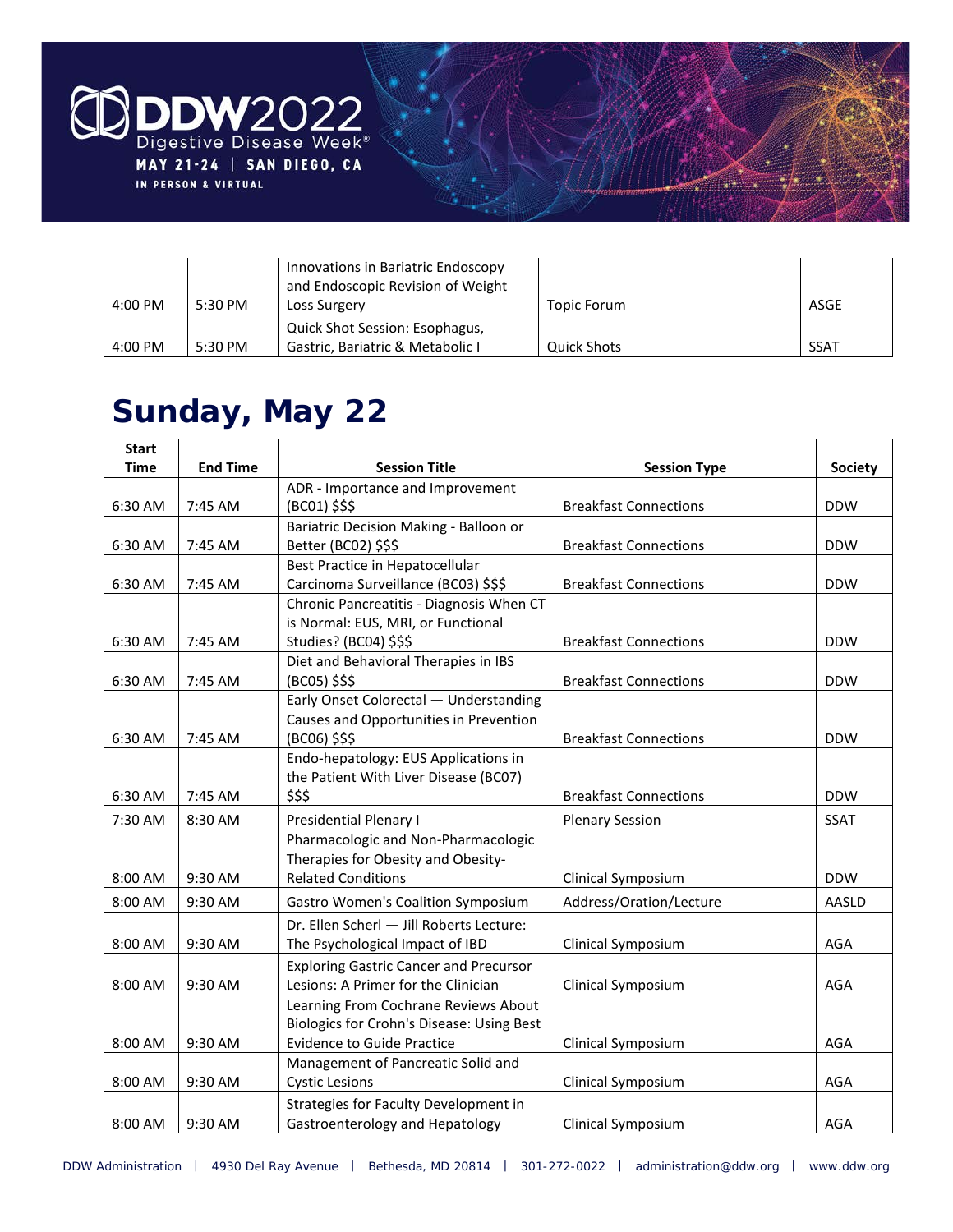

|         |          | Microbiome Regulation of Immunity and                               |                                   |             |
|---------|----------|---------------------------------------------------------------------|-----------------------------------|-------------|
| 8:00 AM | 9:30 AM  | <b>Infection</b>                                                    | Research Symposium                | AGA         |
|         |          | AGA Institute-Rome Foundation                                       |                                   |             |
|         |          | Lectureship - The Many Faces of                                     |                                   |             |
|         |          | COVID: Impact of COVID on Disorders of                              |                                   |             |
| 8:00 AM | 9:30 AM  | <b>Gut-Brain Interaction (DGBI)</b>                                 | State-of-the-Art Lecture          | AGA         |
| 8:00 AM | 9:30 AM  | ACLF: Acute-on-Chronic Liver Disease                                | <b>Translational Symposium</b>    | AGA         |
|         |          | Beyond Stool: Non-invasive Biomarkers                               |                                   |             |
| 8:00 AM | 9:30 AM  | for Cancer Detection                                                | <b>Translational Symposium</b>    | AGA         |
|         |          | ASGE & World Endoscopy Organization                                 |                                   |             |
|         |          | (WEO) International Symposium:                                      |                                   |             |
|         |          | Perspectives on Esophageal Neoplasia                                |                                   |             |
| 8:00 AM | 9:30 AM  | from Around the World                                               | Clinical Symposium                | ASGE        |
|         |          | EUS in Cancer: From Diagnosis to                                    |                                   |             |
| 8:00 AM | 9:30 AM  | Therapy                                                             | Clinical Symposium                | <b>ASGE</b> |
|         |          | Nutrition and Feeding Tubes in UGI                                  |                                   |             |
| 8:00 AM | 9:30 AM  | Endoscopy                                                           | Clinical Symposium                | <b>ASGE</b> |
| 8:00 AM | 9:30 AM  | <b>AASLD Presidential Plenary</b>                                   | <b>Plenary Session</b>            | AASLD       |
|         |          | Functional Dyspepsia, Nausea and                                    |                                   |             |
| 8:00 AM | 9:30 AM  | Vomiting                                                            | Research Forum                    | AGA         |
|         |          | The Immunology of Ileitis and Pouchitis                             |                                   |             |
| 8:00 AM | 9:30 AM  | in IBD                                                              | Research Forum                    | AGA         |
|         |          | Pathogenesis of GI Metaplasia and                                   |                                   |             |
| 8:00 AM | 9:30 AM  | Neoplasia                                                           | Research Forum                    | AGA         |
|         |          | Recent Advances in Regulation of Gut                                |                                   |             |
|         |          | barrier integrity, Inflammation and                                 |                                   |             |
| 8:00 AM | 9:30 AM  | Repair                                                              | Research Forum                    | AGA         |
|         |          | "Cutting Edge" Approaches and                                       |                                   |             |
| 8:00 AM | 9:30 AM  | Techniques in POEM                                                  | <b>Topic Forum</b>                | ASGE        |
| 8:00 AM | 9:30 AM  | An Update on Endoscopic Resection of<br><b>Colorectal Neoplasms</b> | <b>Topic Forum</b>                | ASGE        |
|         |          | ASGE Annual Postgraduate Course                                     |                                   |             |
|         |          | Endoscopy 2022: Breakthrough to                                     |                                   |             |
| 8:00 AM | 11:00 AM | Excellence - Session 1                                              | Postgraduate Course               | ASGE        |
|         |          |                                                                     |                                   |             |
|         | 9:15 AM  |                                                                     |                                   |             |
| 8:30 AM |          | <b>SSAT &amp; Foundation Awards Ceremony</b>                        | Conference/Debate/Panel/Symposium | <b>SSAT</b> |
|         |          |                                                                     |                                   |             |
| 9:00 AM | 9:15 AM  | <b>SSAT Presidential Introduction</b>                               | Conference/Debate/Panel/Symposium | <b>SSAT</b> |
|         |          | Bariatric Hands-On                                                  |                                   |             |
| 9:00 AM | 11:00 AM | Workshop/Simulation                                                 | Hands-on Workshop                 | ASGE        |
|         |          |                                                                     |                                   |             |
| 9:15 AM | 10:00 AM | <b>SSAT Presidential Address</b>                                    | Conference/Debate/Panel/Symposium | <b>SSAT</b> |
|         |          | Management of Barrett's Related                                     |                                   |             |
| 10:00   |          | Neoplasia: Where do We Stand a Decade                               |                                   |             |
| AM      | 11:30 AM | Later?                                                              | <b>Translational Symposium</b>    | <b>DDW</b>  |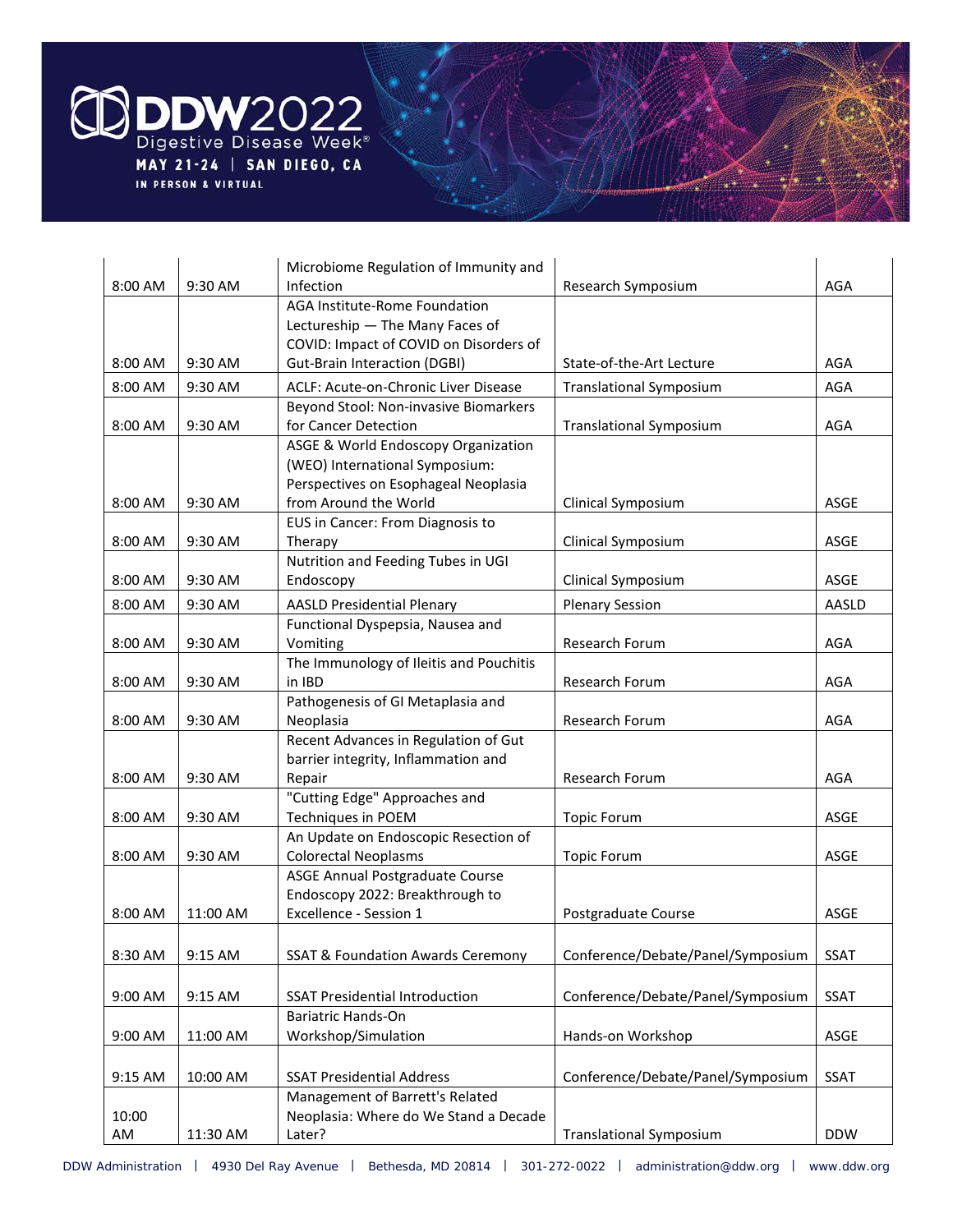

| 10:00       |          | <b>Emerging Therapies in NASH: Current</b>    |                                |            |
|-------------|----------|-----------------------------------------------|--------------------------------|------------|
| AM          | 11:30 AM | Challenges and Potential Opportunities        | State-of-the-Art Lecture       | AASLD      |
| 10:00       |          |                                               |                                |            |
| AM          | 11:30 AM | Eosinophilic Esophagitis and Beyond           | Clinical Symposium             | AGA        |
|             |          | Food as Medicine for Malnutrition: What       |                                |            |
| 10:00       |          | the Practicing Gastroenterologist Needs       |                                |            |
| AM          | 11:30 AM | to Know                                       | Clinical Symposium             | AGA        |
| 10:00       |          | Gastrointestinal Tissue Engineering and       |                                |            |
| AM          | 11:30 AM | Repair                                        | Research Symposium             | AGA        |
|             |          | Patricia and Ralph Giannella Lecture:         |                                |            |
| 10:00       |          | Update on Immune Checkpoint                   |                                |            |
| AM          | 11:30 AM | Inhibitor-Induced Enterocolitis               | Research Symposium             | AGA        |
| 10:00       |          |                                               |                                |            |
| AM          | 11:30 AM | Visceral Pain in IBS and IBD                  | Research Symposium             | AGA        |
|             |          | Barry Marshall (Nobel Laureate 2005)          |                                |            |
|             |          | and Adrienne Marshall Lecture -               |                                |            |
| 10:00       |          | Helicobacter pylori: Progress and             |                                |            |
| AM          | 11:30 AM | Challenges 40 Years On                        | <b>Translational Symposium</b> | AGA        |
| 10:00       |          | Benign and Malignant Pancreatic               |                                |            |
| AM          | 11:30 AM | Diseases: A Metabolic Disorder                | <b>Translational Symposium</b> | AGA        |
| 10:00       |          |                                               |                                |            |
| AM          | 11:30 AM | Journey Through GI via AI                     | <b>Translational Symposium</b> | AGA        |
| 10:00       |          |                                               |                                |            |
| AM          | 11:30 AM | ERCP 101: The Basics                          | Clinical Symposium             | ASGE       |
| 10:00       |          |                                               |                                |            |
| AM          | 11:30 AM | Leading Updates in Quality and Safety         | Clinical Symposium             | ASGE       |
| 10:00       |          | Third Space: A Video Journey From Top         |                                |            |
| AM          | 11:30 AM | to Bottom                                     | Clinical Symposium             | ASGE       |
| 10:00<br>AM | 11:30 AM | Top Tips for Troubleshooting<br>Colonoscopy   | Clinical Symposium             | ASGE       |
|             |          | Novel Pathways of Pathogenesis and            |                                |            |
| 10:00       |          | Therapeutic Targets in Cholestatic and        |                                |            |
| AM          | 11:30 AM | Autoimmune Liver Diseases                     | Research Forum                 | AASLD      |
| 10:00       |          | Liver & Biliary (LB) Section Distinguished    |                                |            |
| AM          | 11:30 AM | <b>Abstract Plenary</b>                       | <b>Plenary Session</b>         | AGA        |
| 10:00       |          | <b>Clinical Applications of Technological</b> |                                |            |
| AM          | 11:30 AM | Advances in Endoscopy                         | Research Forum                 | <b>AGA</b> |
| 10:00       |          | Eating for Two: How Do You Keep Your          |                                |            |
| AM          | 11:30 AM | <b>Gut Microbiome Happy?</b>                  | Research Forum                 | AGA        |
| 10:00       |          |                                               |                                |            |
| AM          | 11:30 AM | Epidemiology and Natural History of IBD       | Research Forum                 | AGA        |
| 10:00       |          | Irritable Bowel Syndrome:                     |                                |            |
| AM          | 11:30 AM | Pathophysiology                               | Research Forum                 | AGA        |
| 10:00       |          |                                               |                                |            |
| AM          | 11:30 AM | Artificial Intelligence and Endoscopy         | <b>Topic Forum</b>             | ASGE       |
| 10:00       | 11:30 AM | EUS-Guided Gastrjejunostomy: A Better         | <b>Topic Forum</b>             | ASGE       |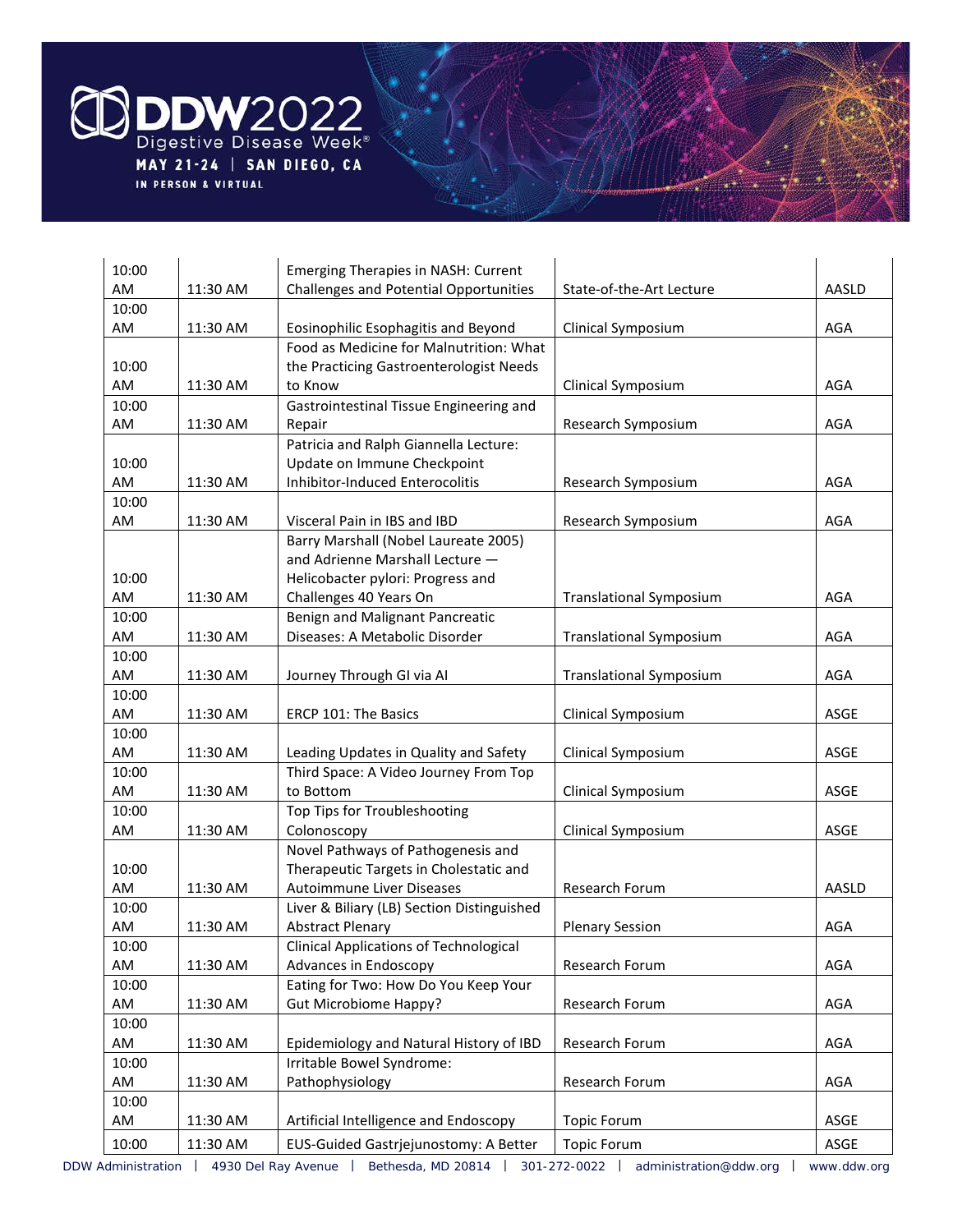

| AM          |          | Bridge to the Other Side                                                  |                                   |             |
|-------------|----------|---------------------------------------------------------------------------|-----------------------------------|-------------|
| 10:15       |          |                                                                           |                                   |             |
| AM          | 11:00 AM | Presidential Plenary II                                                   | <b>Plenary Session</b>            | SSAT        |
| 11:00       |          | Doris and John L. Cameron Guest                                           |                                   |             |
| AM          | 11:45 AM | Oration                                                                   | Conference/Debate/Panel/Symposium | <b>SSAT</b> |
|             |          | ASGE Annual Postgraduate Course                                           |                                   |             |
| 11:00       |          | Endoscopy 2022: Breakthrough To                                           |                                   |             |
| AM          | 1:45 PM  | <b>Excellence - Session 2</b>                                             | Postgraduate Course               | ASGE        |
| 12:30       |          | Diet and the Gut Microbiome for IBD                                       |                                   |             |
| PM          | 1:45 PM  | (M03) \$\$\$                                                              | Meet-the-Investigator Luncheons   | <b>DDW</b>  |
| 12:30<br>PM | 1:45 PM  | <b>Clinical Decisions in Colonic EMR: Case</b>                            | Meet-the-Professor Luncheons      | <b>DDW</b>  |
| 12:30       |          | Based Learning (M01) \$\$\$<br>Difficult Biliary Stricture Cases - How to |                                   |             |
| PM          | 1:45 PM  | Prevail (M04) \$\$\$                                                      | Meet-the-Professor Luncheons      | <b>DDW</b>  |
| 12:30       |          | <b>Endoscopic Management of Peri-</b>                                     |                                   |             |
| PM          | 1:45 PM  | Pancreatic Fluid Collections (M05) \$\$\$                                 | Meet-the-Professor Luncheons      | <b>DDW</b>  |
| 12:30       |          | ERCP: A Master Class in the Basics (M06)                                  |                                   |             |
| PM          | 1:45 PM  | \$\$\$                                                                    | Meet-the-Professor Luncheons      | <b>DDW</b>  |
| 12:30       |          | <b>Gastric Cancer: Screening And</b>                                      |                                   |             |
| PM          | 1:45 PM  | Surveillance (M07) \$\$\$                                                 | Meet-the-Professor Luncheons      | <b>DDW</b>  |
| 12:45       |          |                                                                           |                                   |             |
| PM          | 1:30 PM  | <b>Anorectal Dysmotility</b>                                              | Poster Tour                       | <b>AGA</b>  |
| 12:45       |          |                                                                           |                                   |             |
| PM          | 1:30 PM  | IBD <sub>2</sub>                                                          | Poster Tour                       | AGA         |
| 12:45       |          | Microbiome and Inflammation and                                           |                                   |             |
| PM          | 1:30 PM  | Fibrosis in Digestive Diseases                                            | Poster Tour                       | <b>AGA</b>  |
| 12:45       |          |                                                                           |                                   |             |
| PM          | 1:30 PM  | <b>NASH</b>                                                               | Poster Tour                       | AGA         |
| 1:00 PM     | 1:45 PM  | Young GI & Trainee Experience: TBD 2                                      | Networking                        | <b>DDW</b>  |
|             |          | Complex Colon Polyp Hands-On                                              |                                   |             |
| 1:30 PM     | 3:30 PM  | Workshop/Simulation<br>ASGE Annual Postgraduate Course                    | Hands-on Workshop                 | ASGE        |
|             |          | Endoscopy 2022: Breakthrough To                                           |                                   |             |
| 1:45 PM     | 2:45 PM  | <b>Excellence - Session 3</b>                                             | Postgraduate Course               | ASGE        |
| 2:00 PM     | 3:30 PM  | <b>Career Planning for APPs</b>                                           | Clinical Symposium                | AASLD       |
|             |          | Hepatitis B - The Road to Elimination                                     |                                   |             |
| 2:00 PM     | 3:30 PM  | from Discovery to Treatment and Cure                                      | State-of-the-Art Lecture          | AASLD       |
|             |          | Advances and Controversies in                                             |                                   |             |
|             |          | Screening, Surveillance and Therapy in                                    |                                   |             |
| 2:00 PM     | 3:30 PM  | Barrett's Esophagus                                                       | Clinical Symposium                | AGA         |
|             |          | Challenging Cases - Managing Common                                       |                                   |             |
| 2:00 PM     | 3:30 PM  | <b>Gastrointestinal Sensorimotor Disorders</b>                            | Clinical Symposium                | AGA         |
|             |          | FDA Town Hall: New Therapies in                                           |                                   |             |
|             |          | Gastrointestinal Disease (2021-2022) -                                    |                                   |             |
| 2:00 PM     | 3:30 PM  | The Basis of Approval                                                     | Clinical Symposium                | AGA         |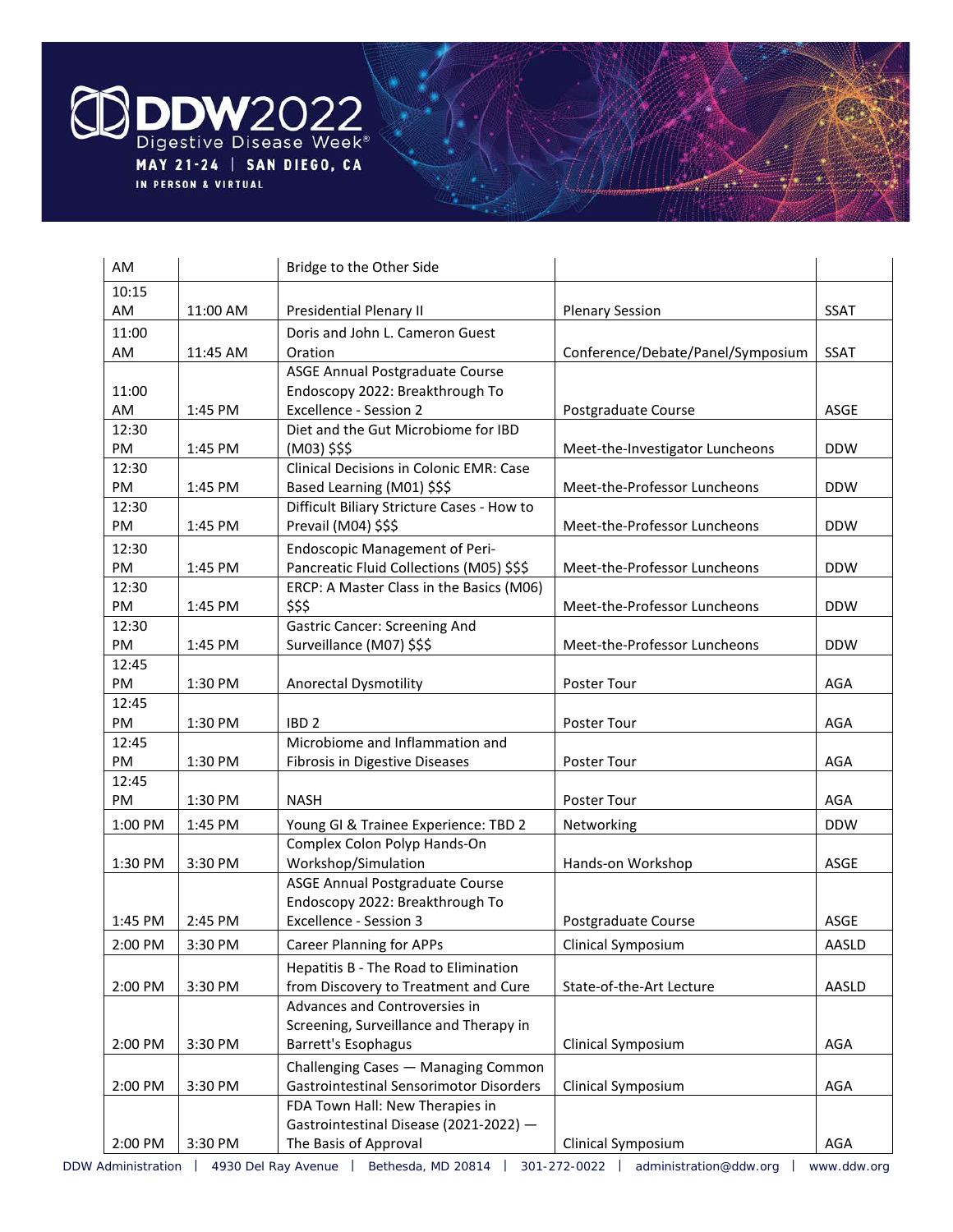

|         |         | Innovation in Artificial Intelligence:                               |                                   |             |
|---------|---------|----------------------------------------------------------------------|-----------------------------------|-------------|
| 2:00 PM | 3:30 PM | <b>Implications for Clinical Practice</b>                            | Clinical Symposium                | AGA         |
|         |         | Weight Loss Therapies and NAFLD: Can                                 |                                   |             |
|         |         | We Reverse the Trajectory of a Chronic                               |                                   |             |
| 2:00 PM | 3:30 PM | Disease?                                                             | Clinical Symposium                | AGA         |
| 2:00 PM | 3:30 PM | Food Intake Regulation and Obesity                                   | Research Symposium                | <b>AGA</b>  |
|         |         | <b>Gastric Cancer: The Tumor</b>                                     |                                   |             |
| 2:00 PM | 3:30 PM | Microenvironment                                                     | Research Symposium                | AGA         |
|         |         | Advanced Tissue Approximation: This is                               |                                   |             |
| 2:00 PM | 3:30 PM | How We Do It                                                         | Clinical Symposium                | <b>ASGE</b> |
|         |         | Challenges and Controversies in UGI                                  |                                   |             |
| 2:00 PM | 3:30 PM | Bleeding                                                             | Clinical Symposium                | ASGE        |
|         |         | Time to Act: Improving Diversity, Equity,                            |                                   |             |
| 2:00 PM | 3:30 PM | and Inclusion in Gastroenterology and<br>Hepatology                  | Clinical Symposium                | ASGE        |
|         |         |                                                                      |                                   |             |
| 2:00 PM | 3:30 PM | Management of Pancreatic Necrosis<br>2022: Scope, Stent, and Scalpel | Conference/Debate/Panel/Symposium | <b>SSAT</b> |
|         |         |                                                                      |                                   |             |
|         |         |                                                                      | Conference/Debate/Panel/Symposium |             |
| 2:00 PM | 3:30 PM | State-of-the-Art Conference<br>The Latest and Greatest in Liver      |                                   | <b>SSAT</b> |
| 2:00 PM | 3:30 PM | Transplantation                                                      | <b>Topic Forum</b>                | AASLD       |
|         |         | Microbiome & Microbial Therapy (MMT)                                 |                                   |             |
| 2:00 PM | 3:30 PM | Section Distinguished Abstract Plenary                               | <b>Plenary Session</b>            | AGA         |
| 2:00 PM | 3:30 PM | <b>Clinical Acute Pancreatitis</b>                                   | Research Forum                    | <b>AGA</b>  |
| 2:00 PM | 3:30 PM | <b>IBD Care and Outcomes</b>                                         | Research Forum                    | <b>AGA</b>  |
|         |         | Intestinal Inflammation, Fibrosis and                                |                                   |             |
| 2:00 PM | 3:30 PM | Regeneration                                                         | Research Forum                    | AGA         |
| 2:00 PM | 3:30 PM | The Role of the Microbiome in IBD                                    | Research Forum                    | AGA         |
|         |         | <b>Understanding and Addressing</b>                                  |                                   |             |
| 2:00 PM | 3:30 PM | Disparities In GI Disease                                            | Research Forum                    | AGA         |
|         |         | Emerging Endoscopic Technology and                                   |                                   |             |
| 2:00 PM | 3:30 PM | Procedures                                                           | <b>Topic Forum</b>                | ASGE        |
| 2:00 PM | 3:30 PM | Improving Colonoscopy Further                                        | <b>Topic Forum</b>                | ASGE        |
|         |         | Upper GI Potpourri, From Resection to                                |                                   |             |
| 2:00 PM | 3:30 PM | Control of Bleeding                                                  | <b>Topic Forum</b>                | ASGE        |
|         |         | Plenary Session: Small Bowel, Abdominal                              |                                   |             |
| 2:00 PM | 3:30 PM | Wall, Hernia, & Colorectal I                                         | <b>Plenary Session</b>            | SSAT        |
|         |         | ASGE Annual Postgraduate Course                                      |                                   |             |
|         |         | Endoscopy 2022: Breakthrough To                                      |                                   |             |
| 2:45 PM | 5:30 PM | <b>Excellence - Session 4</b>                                        | Postgraduate Course               | ASGE        |
|         |         | Breakthroughs in the Treatment of                                    |                                   |             |
| 4:00 PM | 5:30 PM | <b>Esophageal and GE Junction Cancers</b>                            | Clinical Symposium                | <b>DDW</b>  |
|         |         | Emerging Strategies for Management of                                |                                   |             |
| 4:00 PM | 5:30 PM | Alcohol Use Disorder in Patients with                                | Clinical Symposium                | AASLD       |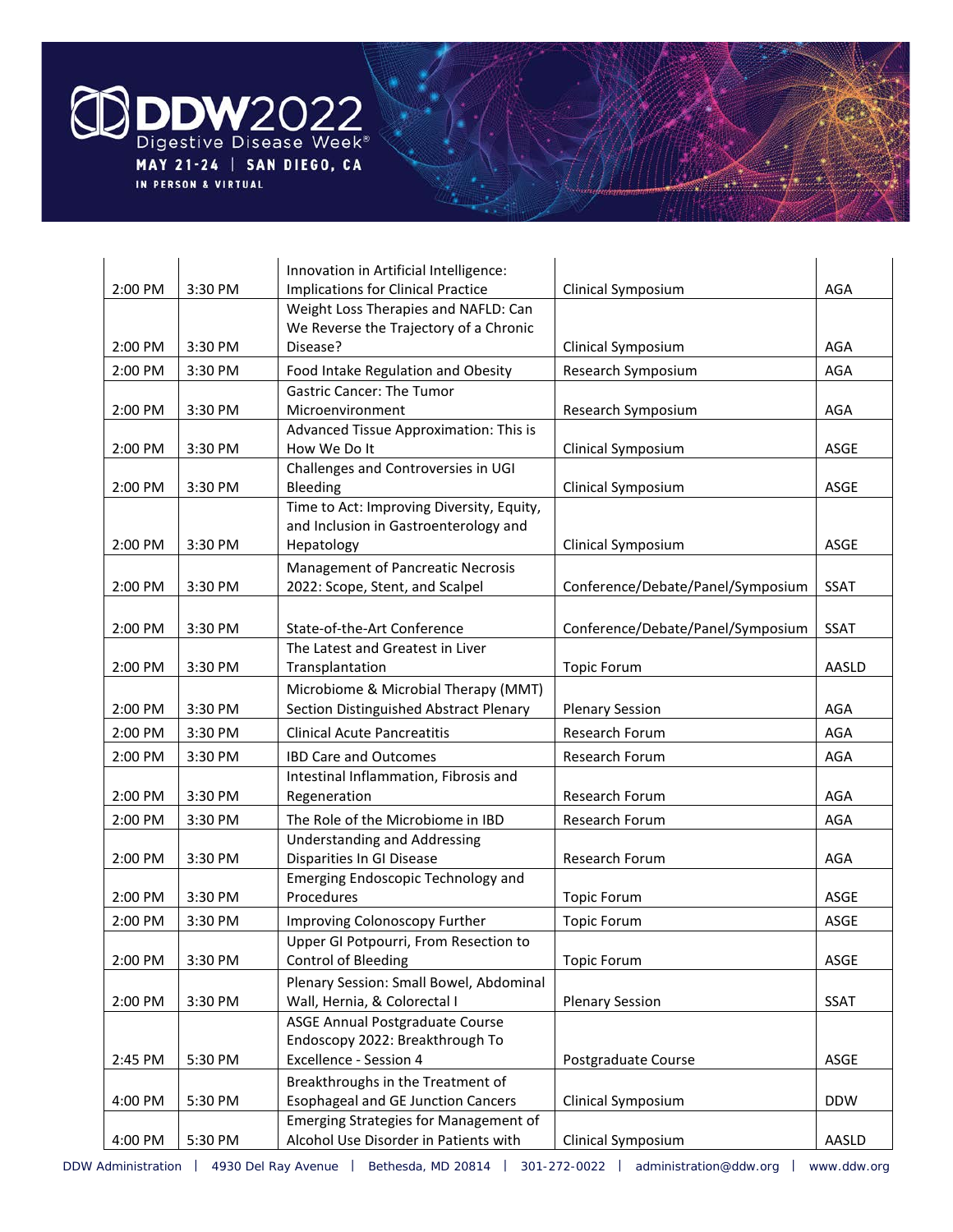

|         |         | Alcohol Associated Liver Disease                |                                   |             |
|---------|---------|-------------------------------------------------|-----------------------------------|-------------|
| 4:00 PM | 5:30 PM | <b>Academic Debates</b>                         | Conference/Debate/Panel/Symposium | AASLD       |
|         |         | Advancing Clinical Practice: GI Fellow-         |                                   |             |
| 4:00 PM | 5:30 PM | Directed Quality Improvement Projects           | Clinical Symposium                | AGA         |
|         |         | AGA Morton I. Grossman Distinguished            |                                   |             |
| 4:00 PM | 5:30 PM | Lectureship                                     | Clinical Symposium                | AGA         |
| 4:00 PM | 5:30 PM | Autoimmune Liver Diseases                       | Clinical Symposium                | <b>AGA</b>  |
|         |         | Diagnosing and Managing Pediatric IBD           |                                   |             |
| 4:00 PM | 5:30 PM | in the 21st Century                             | Clinical Symposium                | AGA         |
|         |         | Kristin and David Peura, MD, Lecture:           |                                   |             |
|         |         | Challenging Acute Non-Variceal Upper            |                                   |             |
| 4:00 PM | 5:30 PM | <b>Gastrointestinal Bleeding</b>                | Clinical Symposium                | <b>AGA</b>  |
| 4:00 PM | 5:30 PM | <b>Optimizing Colorectal Cancer Screening</b>   | Clinical Symposium                | <b>AGA</b>  |
|         |         | <b>Epigenetic and Post Transcriptional</b>      |                                   |             |
| 4:00 PM | 5:30 PM | Regulation of Intestinal Transport<br>Processes | Research Symposium                | AGA         |
|         |         | Lessons Learnt: The Future of Microbial         |                                   |             |
| 4:00 PM | 5:30 PM | Therapeutics                                    | Research Symposium                | AGA         |
|         |         | ASGE & Korean Society of                        |                                   |             |
|         |         | Gastrointestinal Endoscopy (KSGE)               |                                   |             |
|         |         | International Symposium: Advances in            |                                   |             |
|         |         | Submucosal GI Endoscopy (Presented in           |                                   |             |
| 4:00 PM | 5:30 PM | English)                                        | Clinical Symposium                | ASGE        |
| 4:00 PM | 5:30 PM | Barrett's, Barrett's and More Barrett's         | Clinical Symposium                | ASGE        |
|         |         | Endo-Hepatology Debates: Are We                 |                                   |             |
|         | 5:30 PM | There Yet? (ASGE Special Interest Group         |                                   | ASGE        |
| 4:00 PM |         | Sponsored Session)                              | Clinical Symposium                |             |
| 4:00 PM | 5:30 PM | ERCP 201: Therapeutics                          | Clinical Symposium                | ASGE        |
|         |         | How AI Is Revolutionizing Endoscopy (AI         |                                   |             |
| 4:00 PM | 5:30 PM | <b>Task Force Sponsored Session)</b>            | Clinical Symposium                | ASGE        |
| 4:00 PM | 5:30 PM | Best of GI Surgery                              | Conference/Debate/Panel/Symposium | <b>SSAT</b> |
|         |         |                                                 |                                   |             |
| 4:00 PM | 5:30 PM | Legends of Digestive Disease                    | Conference/Debate/Panel/Symposium | <b>SSAT</b> |
|         |         | Use of Metrics to Compare Outcomes in           |                                   |             |
|         |         | GI Surgery: Health Care Quality and             |                                   |             |
| 4:00 PM | 5:30 PM | <b>Outcomes Committee Panel</b>                 | Conference/Debate/Panel/Symposium | SSAT        |
|         |         | Prevention and Early Detection of               |                                   |             |
|         |         | Hepatocellular Carcinoma: An Ounce of           |                                   |             |
| 4:00 PM | 5:30 PM | Prevention Better Than a Pound of Cure          | Research Forum                    | AASLD       |
|         |         | Neurogastroenterology & Motility                |                                   |             |
|         |         | (NGM) Section Distinguished Abstract            |                                   |             |
| 4:00 PM | 5:30 PM | Plenary                                         | <b>Plenary Session</b>            | AGA         |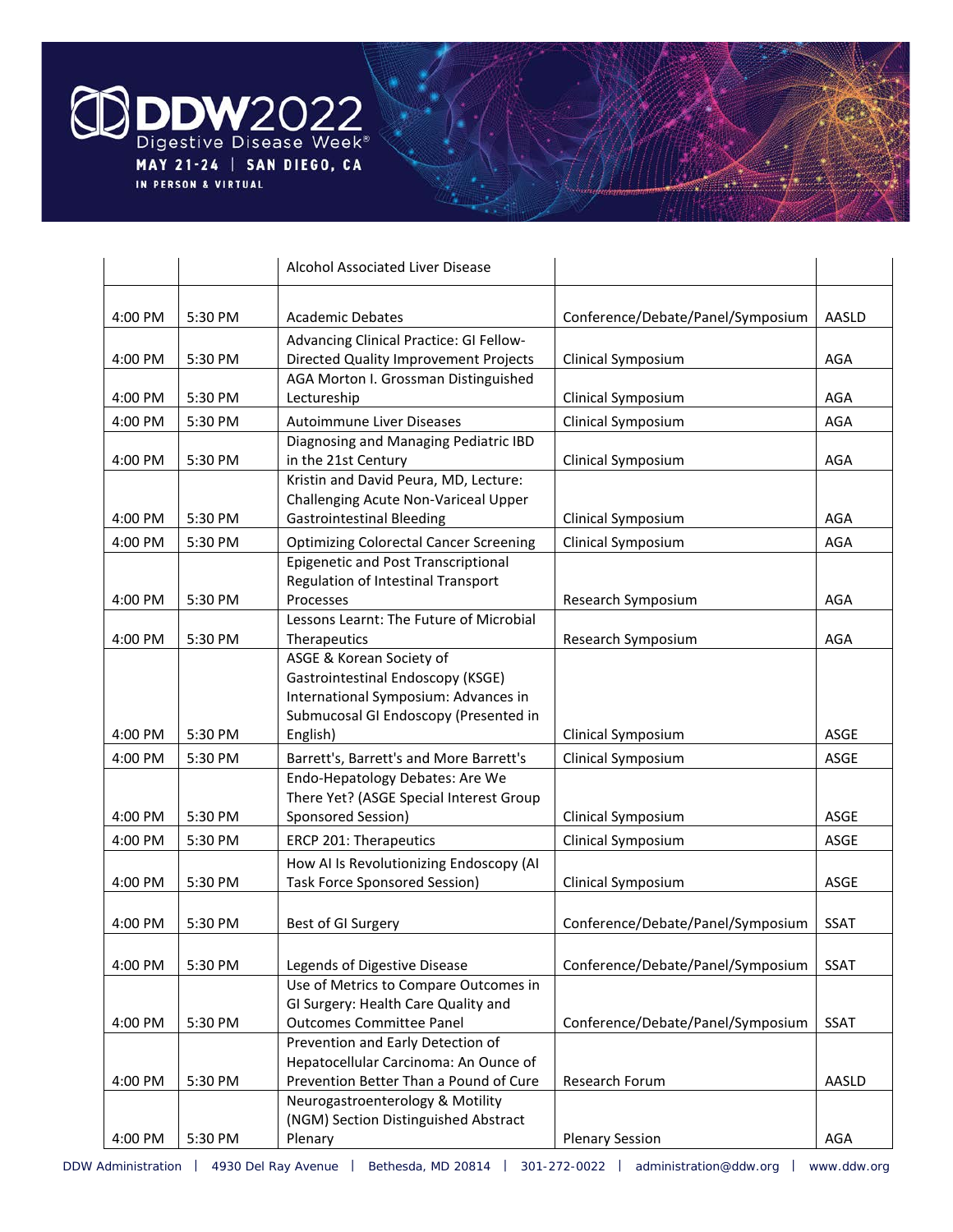

|         |         | Advances in Artificial Intelligence in         |                |     |
|---------|---------|------------------------------------------------|----------------|-----|
| 4:00 PM | 5:30 PM | Gastroenterology                               | Research Forum | AGA |
| 4:00 PM | 5:30 PM | <b>Colitis-Mediated Carcinogenesis</b>         | Research Forum | AGA |
|         |         | IBD: Microbiome Role in Intestinal             |                |     |
| 4:00 PM | 5:30 PM | <b>Inflammation</b>                            | Research Forum | AGA |
|         |         | Racing Against TIME: Tumor Immune              |                |     |
| 4:00 PM | 5:30 PM | MicroEnvironment                               | Research Forum | AGA |
|         |         | <b>Susceptibility to GI Cancers: Diagnosis</b> |                |     |
|         |         | and Management of Patients at High             |                |     |
| 4:00 PM | 5:30 PM | Risk Due to Genetic or Other Risk Factors      | Research Forum | AGA |

### **Monday, May 23**

| <b>Start</b> |                 |                                                 |                                                                                                                                                                                                                                                                                                                                         |                |
|--------------|-----------------|-------------------------------------------------|-----------------------------------------------------------------------------------------------------------------------------------------------------------------------------------------------------------------------------------------------------------------------------------------------------------------------------------------|----------------|
| <b>Time</b>  | <b>End Time</b> | <b>Session Title</b>                            | <b>Session Type</b>                                                                                                                                                                                                                                                                                                                     | <b>Society</b> |
|              |                 | Eosinophilic Esophagitis: Management            |                                                                                                                                                                                                                                                                                                                                         |                |
| 6:30 AM      | 7:45 AM         | Dilemma (BC08) \$\$\$                           | <b>Breakfast Connections</b>                                                                                                                                                                                                                                                                                                            | <b>DDW</b>     |
|              |                 | <b>ERCP for Therapy of Pancreatic Stones</b>    |                                                                                                                                                                                                                                                                                                                                         |                |
| 6:30 AM      | 7:45 AM         | and Strictures (BC09) \$\$\$                    | <b>Breakfast Connections</b>                                                                                                                                                                                                                                                                                                            | <b>DDW</b>     |
|              |                 | How to Improve GI Lab Efficiency (BC11)         |                                                                                                                                                                                                                                                                                                                                         |                |
| 6:30 AM      | 7:45 AM         | \$\$\$                                          | <b>Breakfast Connections</b>                                                                                                                                                                                                                                                                                                            | <b>DDW</b>     |
|              |                 | Improving Your ADR with Technology:             |                                                                                                                                                                                                                                                                                                                                         |                |
|              |                 | From Caps to AI and Everything in               |                                                                                                                                                                                                                                                                                                                                         |                |
| 6:30 AM      | 7:45 AM         | Between (BC12) \$\$\$                           | <b>Breakfast Connections</b>                                                                                                                                                                                                                                                                                                            | <b>DDW</b>     |
| 6:30 AM      | 7:45 AM         | Interventional EUS (BC13) \$\$\$                | <b>Breakfast Connections</b>                                                                                                                                                                                                                                                                                                            | <b>DDW</b>     |
|              |                 | Master Class in Obscure GI Bleeding             |                                                                                                                                                                                                                                                                                                                                         |                |
| 6:30 AM      | 7:45 AM         | (BC14) \$\$\$                                   | <b>Breakfast Connections</b>                                                                                                                                                                                                                                                                                                            | <b>DDW</b>     |
|              |                 | Surveillance Strategies for Hereditary          |                                                                                                                                                                                                                                                                                                                                         |                |
| 8:00 AM      | 9:30 AM         | Pancreas Cancer Syndromes                       | Clinical Symposium                                                                                                                                                                                                                                                                                                                      | <b>DDW</b>     |
|              |                 | <b>Hepatology for Gastroenterologists</b>       |                                                                                                                                                                                                                                                                                                                                         |                |
| 8:00 AM      | 9:30 AM         | Symposium                                       | Clinical Symposium                                                                                                                                                                                                                                                                                                                      | AASLD          |
|              |                 | Improving Your Adenoma Detection                |                                                                                                                                                                                                                                                                                                                                         |                |
| 8:00 AM      | 9:30 AM         | Rate in 2022                                    | Clinical Symposium                                                                                                                                                                                                                                                                                                                      | AGA            |
| 8:00 AM      | 9:30 AM         | <b>Pediatric Liver and Pancreatic Disorders</b> | Clinical Symposium                                                                                                                                                                                                                                                                                                                      | <b>AGA</b>     |
|              |                 | Signal Transduction - Luminal Signals to        |                                                                                                                                                                                                                                                                                                                                         |                |
|              |                 | (Patho)physiology: Molecular and                |                                                                                                                                                                                                                                                                                                                                         |                |
| 8:00 AM      | 9:30 AM         | <b>Cellular Mechanisms</b>                      | Research Symposium                                                                                                                                                                                                                                                                                                                      | <b>AGA</b>     |
| 8:00 AM      | 9:30 AM         | Stem Cells and Plasticity in the GI Tract       | Research Symposium                                                                                                                                                                                                                                                                                                                      | <b>AGA</b>     |
| 8:00 AM      | 9:30 AM         | AGA-CSG: Best of DDW in Chinese                 | <b>Translational Symposium</b>                                                                                                                                                                                                                                                                                                          | AGA            |
|              |                 | Beyond the Basics - Making the Most             |                                                                                                                                                                                                                                                                                                                                         |                |
| 8:00 AM      | 9:30 AM         | of the Third year of Fellowship                 | <b>Translational Symposium</b>                                                                                                                                                                                                                                                                                                          | AGA            |
|              |                 | Primary Prevention of Gastrointestinal          |                                                                                                                                                                                                                                                                                                                                         |                |
| 8:00 AM      | 9:30 AM         | Cancers - Bugs, Drugs and Slugs                 | Translational Symposium                                                                                                                                                                                                                                                                                                                 | AGA            |
|              |                 |                                                 | $\frac{1}{2}$ n $\frac{1}{2}$ 1.12 $\frac{1}{2}$ $\frac{1}{2}$ $\frac{1}{2}$ $\frac{1}{2}$ $\frac{1}{2}$ $\frac{1}{2}$ $\frac{1}{2}$ $\frac{1}{2}$ $\frac{1}{2}$ $\frac{1}{2}$ $\frac{1}{2}$ $\frac{1}{2}$ $\frac{1}{2}$ $\frac{1}{2}$ $\frac{1}{2}$ $\frac{1}{2}$ $\frac{1}{2}$ $\frac{1}{2}$ $\frac{1}{2}$ $\frac{$<br><b>COLLEGE</b> |                |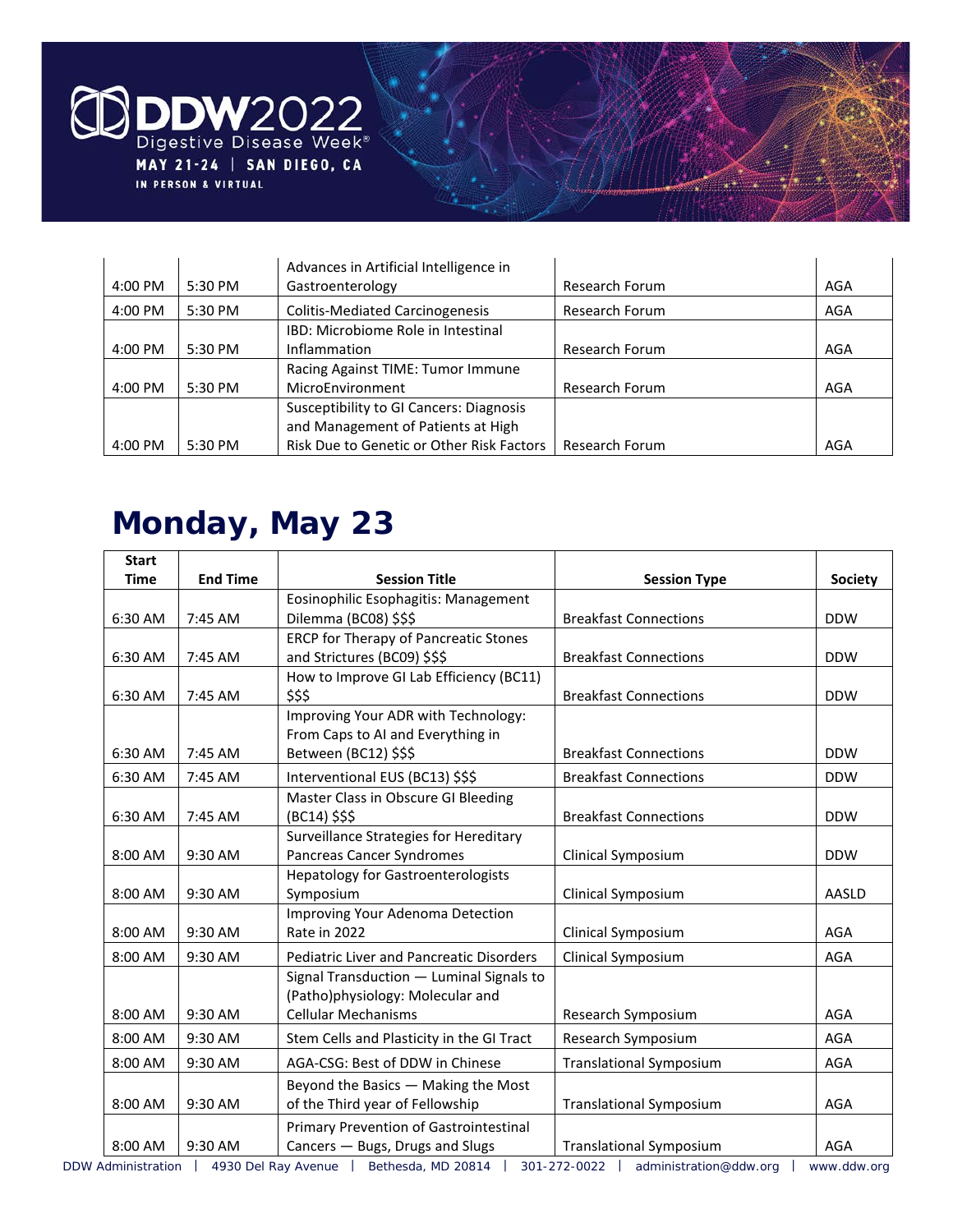

|             |           | The Gut Microbiota as a Biomarker of                                |                                   |             |
|-------------|-----------|---------------------------------------------------------------------|-----------------------------------|-------------|
|             |           | Digestive Health, Nutrition and Disease:                            |                                   |             |
| 8:00 AM     | 9:30 AM   | Ready for Prime Time?                                               | <b>Translational Symposium</b>    | AGA         |
|             |           | A Case-Based Approach to Small Bowel                                |                                   |             |
| 8:00 AM     | 9:30 AM   | Bleeding<br>Case-Based Approach to Endoscopic                       | Clinical Symposium                | ASGE        |
| 8:00 AM     | 9:30 AM   | Challenges in IBD                                                   | Clinical Symposium                | ASGE        |
|             |           | Case-Based Discussion of Milestones in                              |                                   |             |
|             |           | GI Innovation: Inspiration, Challenges,                             |                                   |             |
|             |           | and Impact (ASGE Special Interest Group                             |                                   |             |
| 8:00 AM     | $9:30$ AM | Sponsored Session)                                                  | Clinical Symposium                | ASGE        |
|             |           | SSAT and AHPBA Symposium: Modern                                    |                                   |             |
|             |           | Management of Hepatocellular                                        |                                   |             |
| 8:00 AM     | 9:30 AM   | Carcinoma                                                           | Conference/Debate/Panel/Symposium | <b>SSAT</b> |
| 8:00 AM     | 9:30 AM   | Alcohol Associated Liver Disease                                    | <b>Topic Forum</b>                | AASLD       |
| 8:00 AM     | 9:30 AM   | <b>AGA Clinical Plenary</b>                                         | <b>Plenary Session</b>            | AGA         |
| 8:00 AM     | 9:30 AM   | Epidemiology of Pouch Disorders                                     | Research Forum                    | AGA         |
|             |           | Non-Alcoholic Fatty Liver Diseases                                  |                                   |             |
| 8:00 AM     | 9:30 AM   | (NAFLD) and Non-Alcoholic<br>Steatohepatitis (NASH)                 | Research Forum                    | AGA         |
|             |           | Novel Mechanisms of Regulation of                                   |                                   |             |
|             |           | Epithelial Homeostasis and Barrier                                  |                                   |             |
| 8:00 AM     | 9:30 AM   | Function                                                            | Research Forum                    | AGA         |
|             |           | Risk Factors For Advanced Neoplasia and                             |                                   |             |
| 8:00 AM     | 9:30 AM   | <b>Colorectal Cancer After Colonoscopy</b>                          | Research Forum                    | AGA         |
|             |           | Role of the Gut Microbiome and                                      |                                   |             |
|             |           | Pathogens in Immune and Inflammatory                                |                                   |             |
| 8:00 AM     | 9:30 AM   | <b>Disease</b>                                                      | Research Forum                    | AGA         |
| 8:00 AM     | 9:30 AM   | <b>Esophageal Resection and Ablation</b>                            | <b>Topic Forum</b>                | ASGE        |
| 8:00 AM     | 9:30 AM   | Pushing the Boundaries of Therapeutic<br><b>EUS</b>                 | <b>Topic Forum</b>                | ASGE        |
|             |           | Plenary Session: Esophagus, Gastric,                                |                                   |             |
| 8:00 AM     | 9:30 AM   | Bariatric & Metabolic I                                             | <b>Plenary Session</b>            | <b>SSAT</b> |
|             |           | Video Plenary: Small Bowel, Abdominal                               |                                   |             |
| 8:00 AM     | 9:30 AM   | Wall, Hernia, & Colorectal II                                       | Video Plenary                     | SSAT        |
|             |           | ASGE Global Endo Live at DDW - Session                              |                                   |             |
| 8:00 AM     | 9:45 AM   | 1                                                                   | Clinical Symposium                | ASGE        |
| 9:00 AM     | 11:00 AM  | ESD Hands-On Workshop/Simulation                                    | Hands-on Workshop                 | ASGE        |
|             |           | ASGE Global Endo Live at DDW - Session                              |                                   |             |
| 9:45 AM     | 11:30 AM  | Ш.                                                                  | Clinical Symposium                | ASGE        |
| 10:00       |           | GI Surgery Debate: The Future of                                    |                                   |             |
| AM          | 11:00 AM  | <b>Bariatric Surgery</b>                                            | Conference/Debate/Panel/Symposium | <b>SSAT</b> |
| 10:00<br>AM | 11:00 AM  | GI Surgery Debate: Optimal Approach to<br>the Difficult Gallbladder | Conference/Debate/Panel/Symposium | SSAT        |
|             |           |                                                                     |                                   |             |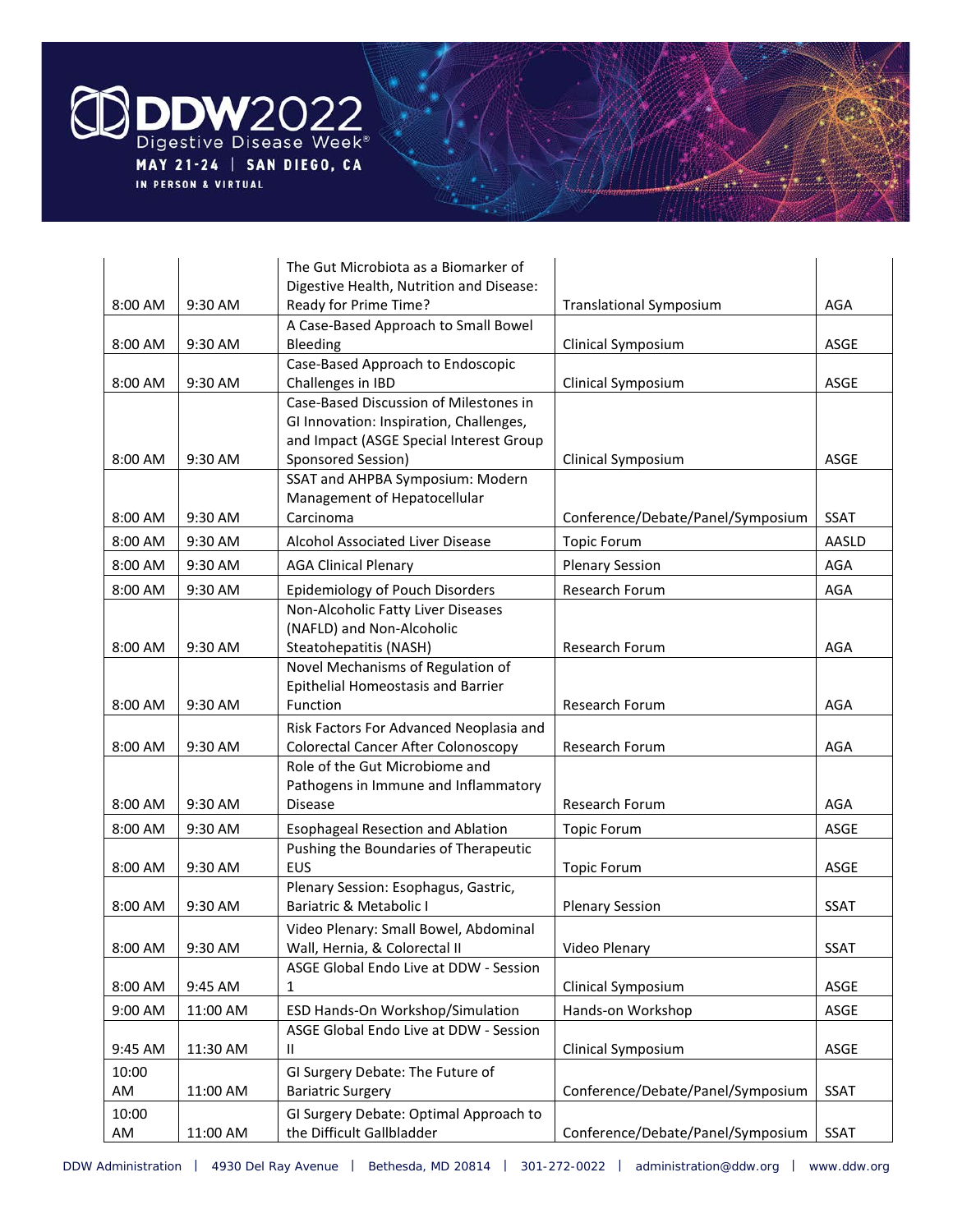

|       |          | GI Surgery Debate: Total Neoadjuvant      |                                   |             |
|-------|----------|-------------------------------------------|-----------------------------------|-------------|
| 10:00 |          | Therapy: A Promising Strategy for all     |                                   |             |
| AM    | 11:00 AM | <b>Rectal Cancer Patients</b>             | Conference/Debate/Panel/Symposium | <b>SSAT</b> |
| 10:00 |          | Debates in Managing Pain in Chronic       |                                   |             |
| AM    | 11:30 AM | Pancreatitis                              | Clinical Symposium                | <b>DDW</b>  |
| 10:00 |          |                                           |                                   |             |
| AM    | 11:30 AM | <b>EUS Guided Hepatic Interventions</b>   | Clinical Symposium                | <b>DDW</b>  |
| 10:00 |          |                                           |                                   |             |
| AM    | 11:30 AM | Career Options in Hepatology              | Address/Oration/Lecture           | AASLD       |
| 10:00 |          | Clinical Challenges in IBD from the AGA   |                                   |             |
| AM    | 11:30 AM | Community                                 | Clinical Symposium                | AGA         |
| 10:00 |          | Funderburg Symposium: Gastric Cancer      |                                   |             |
| AM    | 11:30 AM | Prevention                                | Clinical Symposium                | AGA         |
| 10:00 |          |                                           |                                   |             |
| AM    | 11:30 AM | Modern Concepts in Diverticulitis         | Clinical Symposium                | AGA         |
|       |          | Tadataka "Tachi" Yamada, MD, Lecture:     |                                   |             |
|       |          | Our Food Environment: The Interplay of    |                                   |             |
| 10:00 |          | Genes, Phenotypes and Environment         |                                   |             |
| AM    | 11:30 AM | That Shape Our Weight                     | Clinical Symposium                | AGA         |
|       |          | The Molecular Basis of Hereditary GI      |                                   |             |
|       |          | Polyposis and Cancer Syndromes:           |                                   |             |
| 10:00 |          | <b>Current Understanding and Clinical</b> |                                   |             |
| AM    | 11:30 AM | Relevance                                 | Clinical Symposium                | AGA         |
|       |          | Winning Strategies for Working and        |                                   |             |
|       |          | Living in a Post-COVID Era: Personal      |                                   |             |
| 10:00 |          | Branding, Effective Communication and     |                                   |             |
| AM    | 11:30 AM | <b>Balancing Life With Work</b>           | Clinical Symposium                | AGA         |
| 10:00 |          | Environmental Triggers in Intestinal      |                                   |             |
| AM    | 11:30 AM | <b>Health and Diseases</b>                | Research Symposium                | AGA         |
|       |          | Single-Cell Technologies in Human         |                                   |             |
| 10:00 |          | Research: Inflammation and                |                                   |             |
| AM    | 11:30 AM | Immunobiology                             | Research Symposium                | AGA         |
| 10:00 |          |                                           |                                   |             |
| AM    | 11:30 AM | Sexual Dimorphism in NG Disease           | <b>Translational Symposium</b>    | <b>AGA</b>  |
|       |          | ASGE & Asociación Mexicana de             |                                   |             |
|       |          | Endoscopia Gastrointestinal (AMEG)        |                                   |             |
|       |          | International Symposium: New              |                                   |             |
| 10:00 |          | Endoscopic Techniques. Perspective        |                                   |             |
| AM    | 11:30 AM | from Mexico (Presented in Spanish)        | Clinical Symposium                | ASGE        |
| 10:00 |          |                                           |                                   |             |
| AM    | 11:30 AM | Colon 911                                 | Clinical Symposium                | ASGE        |
|       |          | Focus on GI Career: An ASGE Women In      |                                   |             |
| 10:00 |          | <b>Endoscopy Symposium (ASGE Special</b>  |                                   |             |
| AM    | 11:30 AM | <b>Interest Group Sponsored Session)</b>  | Clinical Symposium                | ASGE        |
| 10:00 |          | NAFLD/NASH - Sounding the Alarm on a      |                                   |             |
| AM    | 11:30 AM | Global Public Health Challenge            | Research Forum                    | AASLD       |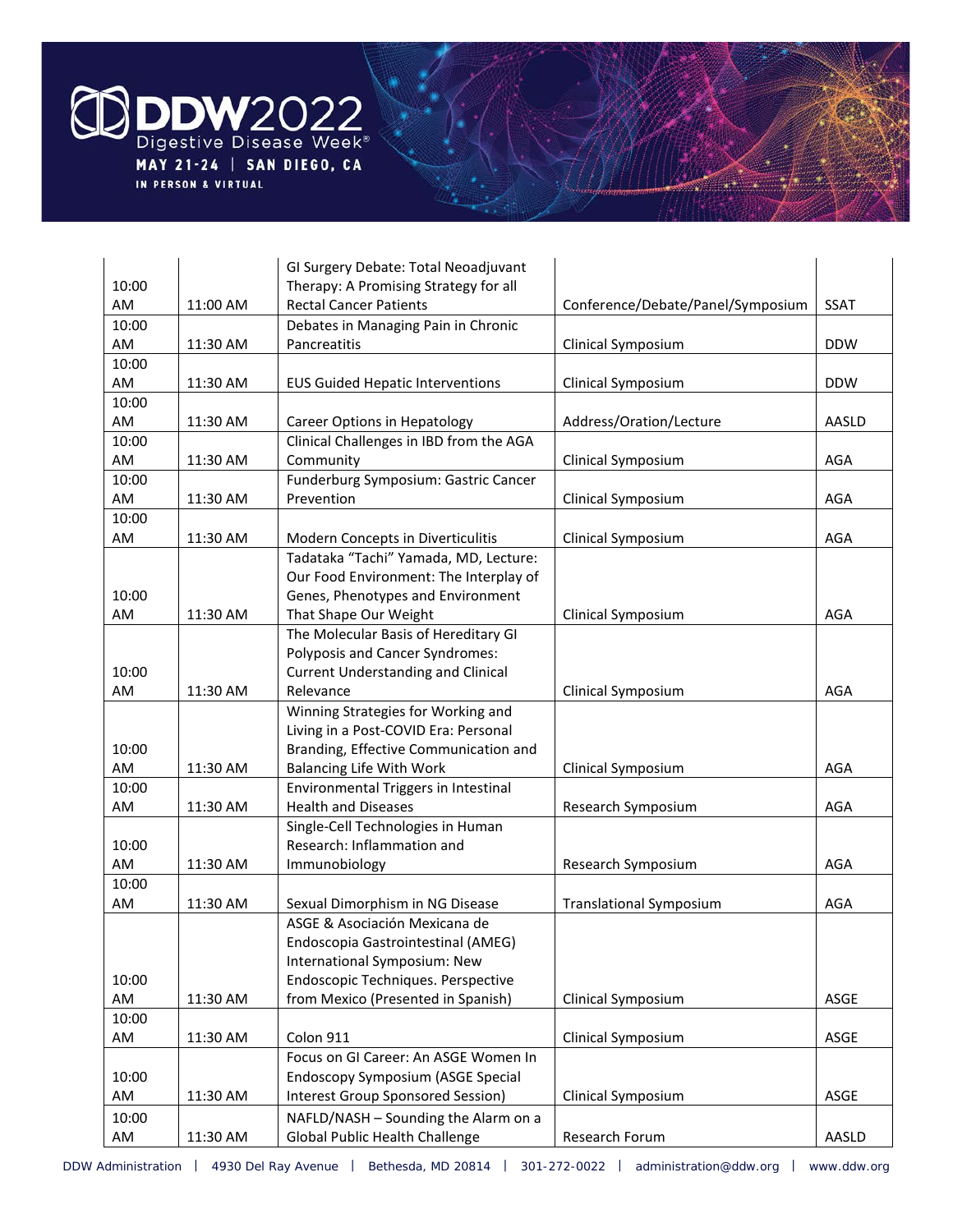

|           |          | <b>Basic &amp; Clinical Intestinal Disorders</b> |                                   |             |
|-----------|----------|--------------------------------------------------|-----------------------------------|-------------|
| 10:00     |          | <b>Section Clinical Distinguished Abstracts</b>  |                                   |             |
| AM        | 11:30 AM | Plenary                                          | Research Forum                    | AGA         |
| 10:00     |          | COVID-19 2022: Assessing the Impact              |                                   |             |
| AM        | 11:30 AM | and Closing Knowledge Gaps                       | Research Forum                    | AGA         |
| 10:00     |          | How Does the Microbiome Call the Shots           |                                   |             |
| AM        | 11:30 AM | in the Gut and the Brain?                        | Research Forum                    | AGA         |
| 10:00     |          |                                                  |                                   |             |
| AM        | 11:30 AM | Translational Advances in EoE                    | Research Forum                    | AGA         |
| 10:00     |          | Updates in Detection and Progression in          |                                   |             |
| AM        | 11:30 AM | <b>Barrett's Esophagus</b>                       | <b>Topic Forum</b>                | ASGE        |
| 10:00     |          |                                                  |                                   |             |
| AM        | 12:00 PM | <b>AGA Presidential Plenary</b>                  | <b>Plenary Session</b>            | AGA         |
| 11:00     |          | Maja and Frank G. Moody State-of-the-            |                                   |             |
| AM        | 11:45 AM | Art Lecture                                      | Conference/Debate/Panel/Symposium | <b>SSAT</b> |
| 12:30     |          |                                                  |                                   |             |
| PM        | 1:45 PM  | H. Pylori: An Update (M08) \$\$\$                | Meet-the-Professor Luncheons      | <b>DDW</b>  |
|           |          | How to Optimize the Future Liver                 |                                   |             |
| 12:30     |          | <b>Remnant Prior To Extended</b>                 |                                   |             |
| <b>PM</b> | 1:45 PM  | Hepatectomy (M09) \$\$\$                         | Meet-the-Professor Luncheons      | <b>DDW</b>  |
| 12:30     |          | IBS Management: Science and                      |                                   |             |
| PM        | 1:45 PM  | Empiricism (M10) \$\$\$                          | Meet-the-Professor Luncheons      | <b>DDW</b>  |
|           |          | Interpreting Challenging Cases -                 |                                   |             |
| 12:30     |          | <b>Esophageal and Anorectal Manometry</b>        |                                   |             |
| PM        | 1:45 PM  | $(M11)$ \$\$\$                                   | Meet-the-Professor Luncheons      | <b>DDW</b>  |
| 12:30     |          | Master Class in Pancreatic Cyst                  |                                   |             |
| PM        | 1:45 PM  | Management (M12) \$\$\$                          | Meet-the-Professor Luncheons      | <b>DDW</b>  |
| 12:30     |          | Meet the Masters: Decisions in Difficult         |                                   |             |
| PM        | 1:45 PM  | Barrett's Esophagus (M13) \$\$\$                 | Meet-the-Professor Luncheons      | <b>DDW</b>  |
| 12:45     |          |                                                  |                                   |             |
| PM        | 1:30 PM  | Brain-Gut                                        | Poster Tour                       | AGA         |
| 12:45     |          |                                                  |                                   |             |
| PM        | 1:30 PM  | IBD <sub>3</sub>                                 | Poster Tour                       | AGA         |
| 12:45     |          | Microbiome and Stem Cell Repair and              |                                   |             |
| PM        | 1:30 PM  | Regenerative Medicine                            | Poster Tour                       | AGA         |
| 1:00 PM   | 1:45 PM  | Young GI & Trainee Experience: TBD 3             | Networking                        | <b>DDW</b>  |
|           |          | ASGE Global Endo Live at DDW - Session           |                                   |             |
| 1:00 PM   | 2:45 PM  | Ш                                                | Clinical Symposium                | ASGE        |
|           |          | Interventional IBD Hands-On                      |                                   |             |
| 1:30 PM   | 3:30 PM  | Workshop/Simulation                              | Hands-on Workshop                 | ASGE        |
| 1:30 PM   | 5:30 PM  | 2022 AGA Board Review Course                     | <b>Board Review Course</b>        | <b>AGA</b>  |
|           |          | <b>Outpatient Management of Patients</b>         |                                   |             |
|           |          | with Cirrhosis                                   |                                   |             |
| 2:00 PM   | 3:30 PM  |                                                  | Clinical Symposium                | AASLD       |
|           |          | Impact from Alcohol Use Disorder in the          |                                   |             |
| 2:00 PM   | 3:30 PM  | United States: Going Forward After the           | State-of-the-Art Lecture          | AASLD       |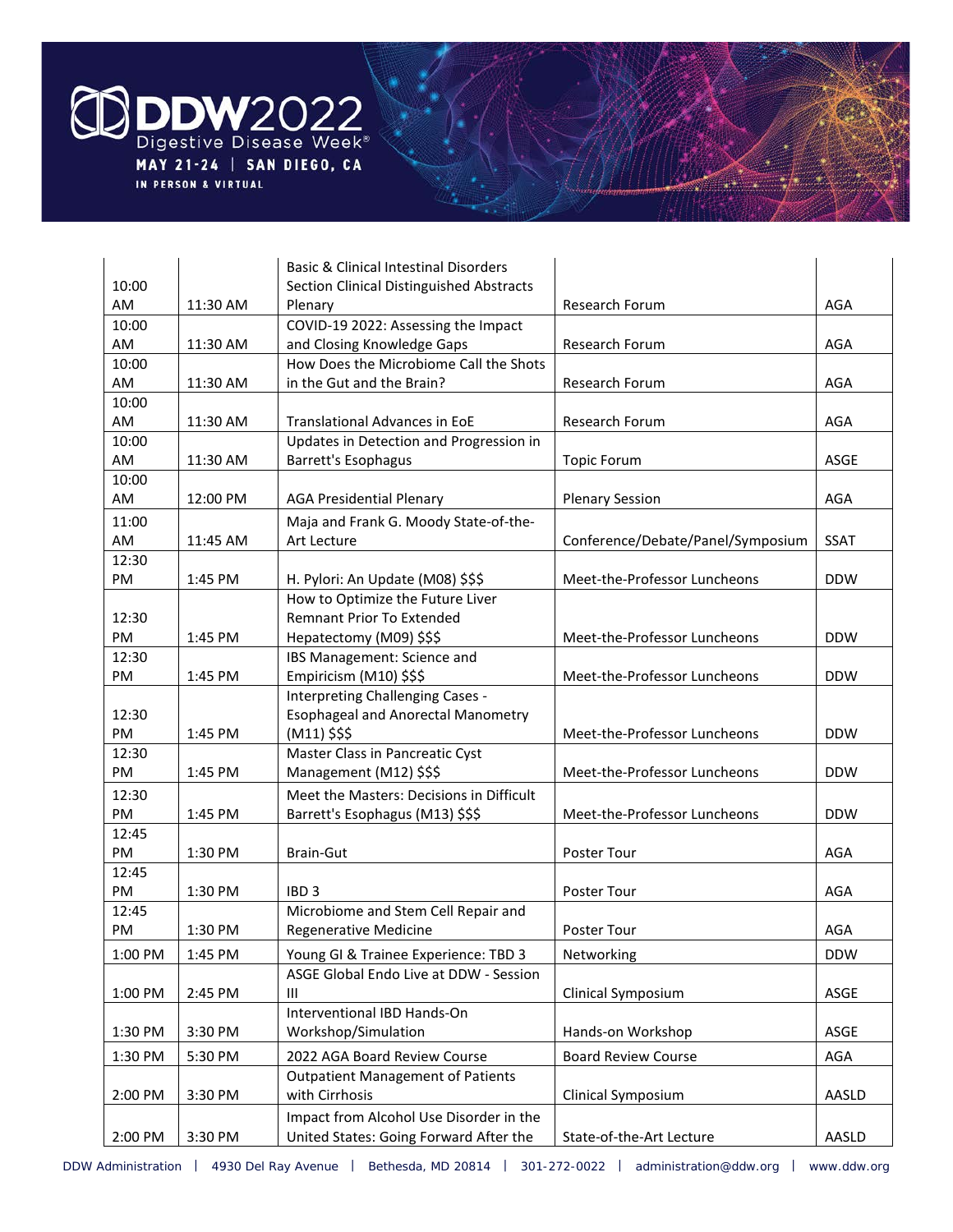

|         |         | Pandemic                                   |                                   |             |
|---------|---------|--------------------------------------------|-----------------------------------|-------------|
|         |         | Abnormal Colorectal Cancer Screening       |                                   |             |
|         |         | Test Follow up: Navigating the Road to     |                                   |             |
|         |         | Timely Diagnosis with Colonoscopy After    |                                   |             |
| 2:00 PM | 3:30 PM | Non-colonoscopy Tests                      | Clinical Symposium                | AGA         |
|         |         | Embracing the LGBTQI+ Community:           |                                   |             |
|         |         | Overcoming Health Disparities and          |                                   |             |
|         |         | Creating an Inclusive Environment for      |                                   |             |
| 2:00 PM | 3:30 PM | Our Patients, Providers, and Trainees      | Clinical Symposium                | AGA         |
|         |         | Neuroimmune Connections and Their          |                                   |             |
|         |         | Contributions of GI Physiology and         |                                   |             |
| 2:00 PM | 3:30 PM | <b>Disease</b>                             | Research Symposium                | AGA         |
|         |         | Josephine and Michael Camilleri, MD,       |                                   |             |
|         |         | Lecture - Diet, SIBO, and Biofeedback      |                                   |             |
| 2:00 PM | 3:30 PM | Therapy for FGIDs: Hope or Hype?           | <b>Translational Symposium</b>    | AGA         |
|         |         | Why GI Doctors Care About                  |                                   |             |
|         |         | Neurodegenerative Diseases: Target         |                                   |             |
|         |         | Gut-Neuron-Microbiome for Novel            |                                   |             |
| 2:00 PM | 3:30 PM | Treatments                                 | <b>Translational Symposium</b>    | AGA         |
|         |         | ASGE & Gastroenterological Society of      |                                   |             |
|         |         | Australia (GESA) International             |                                   |             |
|         |         | Symposium: Endoscopic Management of        |                                   |             |
| 2:00 PM | 3:30 PM | Pancreatico-Biliary Pathology              | Clinical Symposium                | ASGE        |
|         |         | ASGE & Pan Arab Association of             |                                   |             |
|         |         | Gastroenterology (PAAG) International      |                                   |             |
|         |         | Symposium: Endoscopic Training: A          |                                   |             |
|         |         | Global Take on the Challenges &            |                                   |             |
| 2:00 PM | 3:30 PM | Opportunities                              | Clinical Symposium                | ASGE        |
|         |         | EUS in 2022: The Future of Diagnostic      |                                   |             |
|         |         | and Interventional EUS (ASGE Special       |                                   |             |
| 2:00 PM | 3:30 PM | <b>Interest Group Sponsored Session)</b>   | Clinical Symposium                | ASGE        |
|         |         | Simulation and Technology in Surgical      |                                   |             |
|         |         | <b>Education: Resident and Fellow</b>      |                                   |             |
| 2:00 PM | 3:30 PM | <b>Education Committee Panel</b>           | Conference/Debate/Panel/Symposium | <b>SSAT</b> |
|         |         | SSAT and ASCRS Symposium: Timing of        |                                   |             |
| 2:00 PM | 3:30 PM | Resection for Patients with Severe IBD     | Conference/Debate/Panel/Symposium | <b>SSAT</b> |
|         |         | Gut Liver Axis and Microbiome: What Is     |                                   |             |
| 2:00 PM | 3:30 PM | Up With the Bugs?                          | <b>Topic Forum</b>                | AASLD       |
|         |         | Obesity, Metabolism & Nutrition (OMN)      |                                   |             |
| 2:00 PM | 3:30 PM | Section Distinguished Abstract Plenary     | <b>Plenary Session</b>            | AGA         |
|         |         | Advances in Screening, Risk Stratification |                                   |             |
|         |         | and Endoscopic Therapy for Barrett's       |                                   |             |
| 2:00 PM | 3:30 PM | Esophagus                                  | Research Forum                    | AGA         |
|         |         | Clinical Chronic Pancreatitis and          |                                   |             |
| 2:00 PM | 3:30 PM | Complications                              | Research Forum                    | AGA         |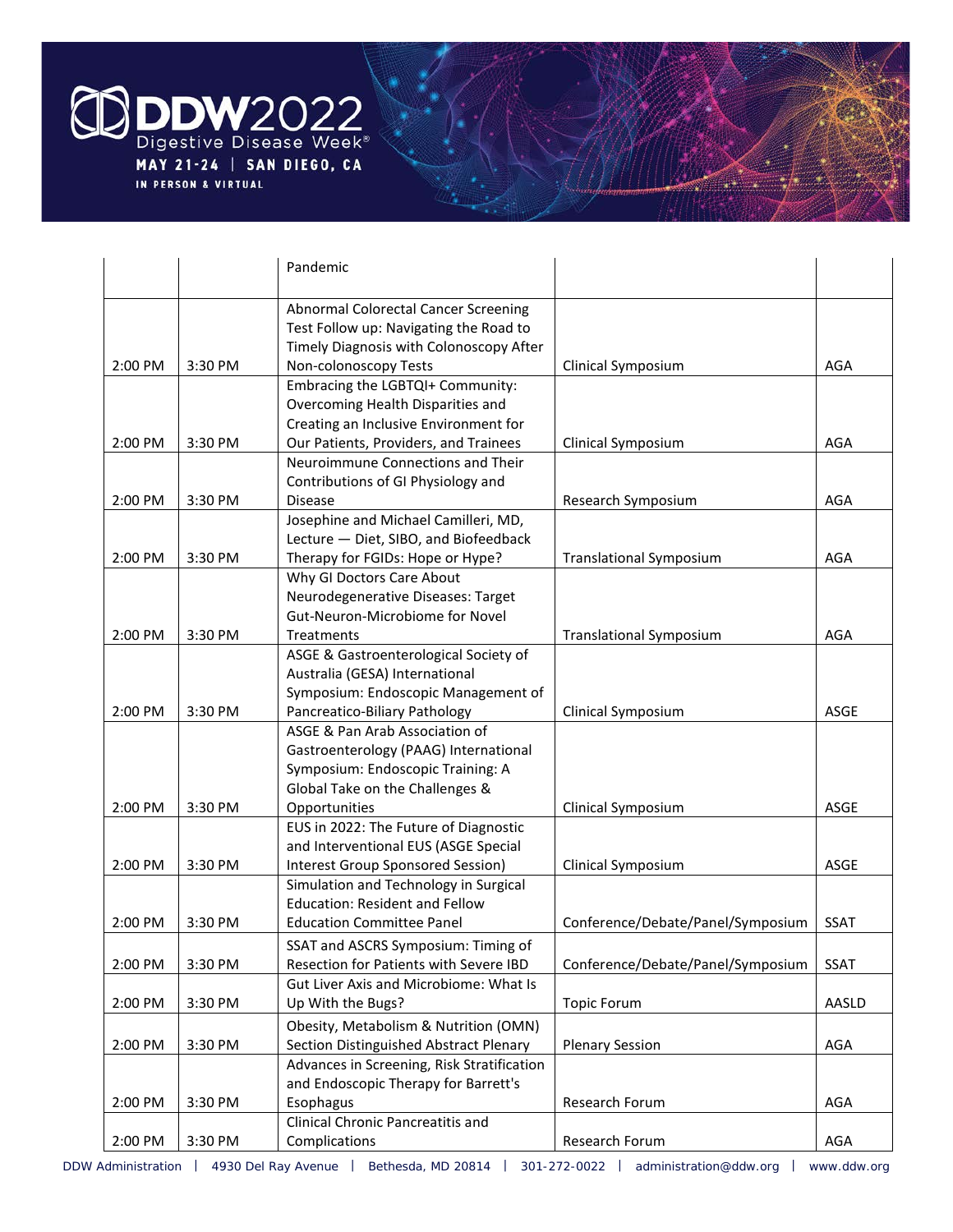

|         |         | Enteric Neuromuscular Biology: Cell and            |                                |             |
|---------|---------|----------------------------------------------------|--------------------------------|-------------|
|         |         | Molecular Biology (Including Neurons,              |                                |             |
|         |         | Glia, ICC, Smooth Muscle, Stem Cells &             |                                |             |
| 2:00 PM | 3:30 PM | Development, Pharmacology)                         | Research Forum                 | AGA         |
|         |         | Molecular Crosstalk in the GI tract:               |                                |             |
|         |         | Development and Developmental                      |                                |             |
| 2:00 PM | 3:30 PM | <b>Disorders</b>                                   | Research Forum                 | AGA         |
|         |         | Novel Approaches to Studying                       |                                |             |
| 2:00 PM | 3:30 PM | Physiology of the Esophagus                        | Research Forum                 | AGA         |
|         |         | <b>Uncontrolled Therapeutic Observations</b>       |                                |             |
| 2:00 PM | 3:30 PM | in IBD                                             | Research Forum                 | AGA         |
|         |         | Understanding & Improving                          |                                |             |
| 2:00 PM | 3:30 PM | <b>Colonoscopy Practice</b>                        | Research Forum                 | AGA         |
|         |         | Advanced Imaging & Concepts in                     |                                |             |
| 2:00 PM | 3:30 PM | Esophageal Neoplasia<br>Moving Forward Towards the | <b>Topic Forum</b>             | ASGE        |
|         |         | Implementation of Artificial Intelligence          |                                |             |
| 2:00 PM | 3:30 PM | in Colonoscopy                                     | <b>Topic Forum</b>             | ASGE        |
|         |         | Plenary Session: Hepatobiliary &                   |                                |             |
| 2:00 PM | 3:30 PM | Pancreas I                                         | <b>Plenary Session</b>         | <b>SSAT</b> |
|         |         | ASGE Global Endo Live at DDW - Session             |                                |             |
| 2:45 PM | 4:30 PM | IV                                                 | Clinical Symposium             | ASGE        |
|         |         | Quick Shot Session: Esophagus, Gastric,            |                                |             |
| 4:00 PM | 5:00 PM | Bariatric & Metabolic II                           | <b>Quick Shots</b>             | <b>SSAT</b> |
|         |         | Quick Shot Session: Hepatobiliary &                |                                |             |
| 4:00 PM | 5:00 PM | Pancreas I                                         | <b>Quick Shots</b>             | <b>SSAT</b> |
|         |         | Quick Shot Session: Small Bowel,                   |                                |             |
| 4:00 PM | 5:00 PM | Abdominal Wall, Hernia, & Colorectal I             | <b>Quick Shots</b>             | <b>SSAT</b> |
|         |         | DDW Diversity Symposium: Current                   |                                |             |
|         |         | Issues and Initiatives in Diversity, Equity,       |                                |             |
| 4:00 PM | 5:30 PM | and Inclusion in Digestive Diseases                | Address/Oration/Lecture        | <b>DDW</b>  |
| 4:00 PM | 5:30 PM | Gastroparesis                                      | Clinical Symposium             | <b>DDW</b>  |
|         |         | Practice Guidelines Workshop: A                    |                                |             |
|         |         | Summary of New Recommendations for                 |                                |             |
|         |         | Noninvasive Liver Disease Assessment               |                                |             |
|         |         | Guideline, and Guidances on                        |                                |             |
|         |         | Malnutrition, Sarcopenia & Frailty,                |                                |             |
|         |         | Primary Sclerosing Cholangitis-                    |                                |             |
|         |         | Cholangiocarcinoma, and Palliative Care            |                                |             |
| 4:00 PM | 5:30 PM | & End-Stage Liver Disease                          | Address/Oration/Lecture        | AASLD       |
|         |         | Best Practices and Quality Metrics in              |                                |             |
| 4:00 PM | 5:30 PM | Barrett's Esophagus                                | Clinical Symposium             | AGA         |
|         |         | The Gut Microbiome in Infection and                |                                |             |
|         |         | Cancer: A 2022 Research Mentor-                    |                                |             |
| 4:00 PM | 5:30 PM | Mentee Perspective                                 | Research Symposium             | AGA         |
| 4:00 PM | 5:30 PM | Best of UEG Week at DDW                            | <b>Translational Symposium</b> | AGA         |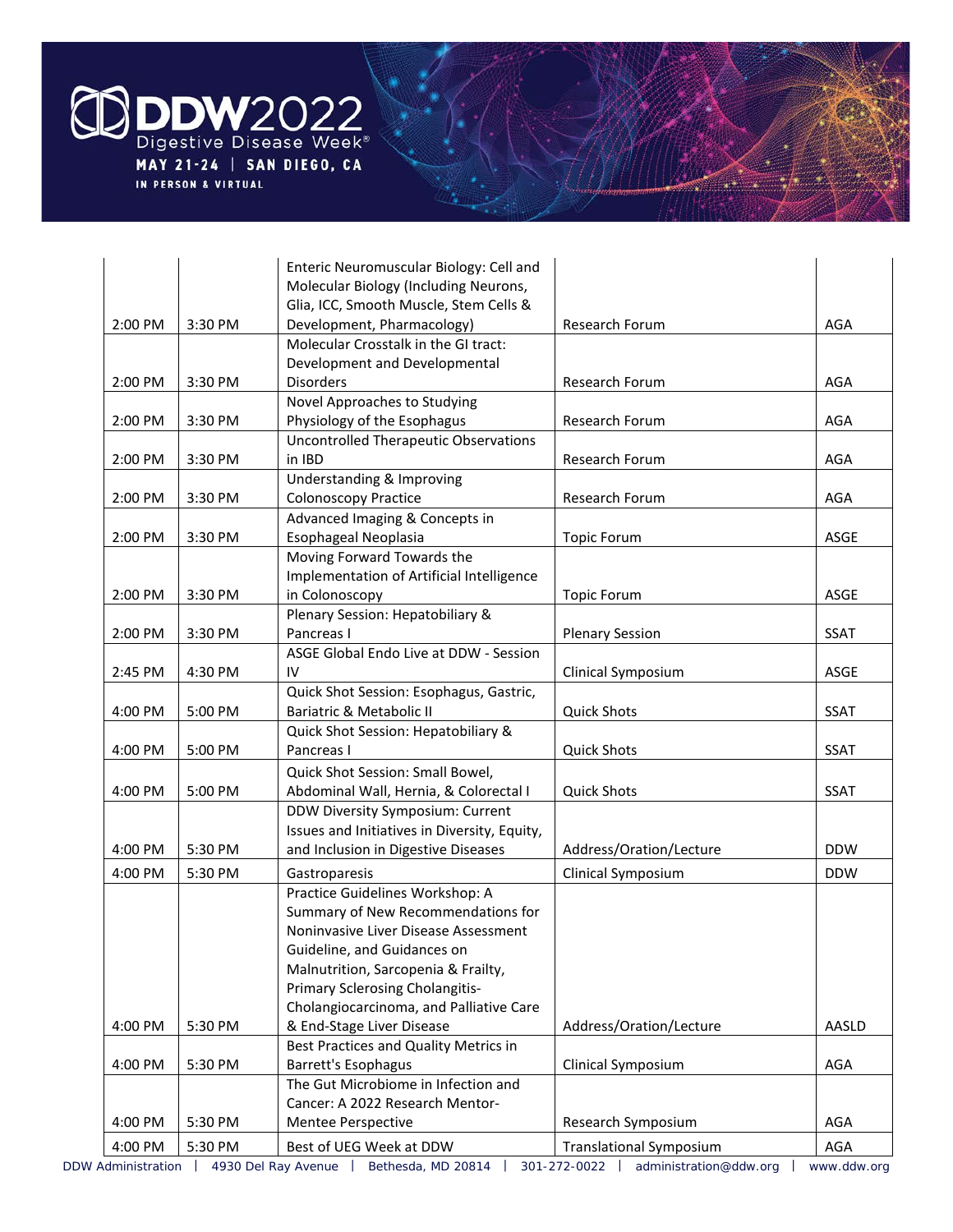

|         |         | Management of Large Data and Artificial             |                                |             |
|---------|---------|-----------------------------------------------------|--------------------------------|-------------|
|         |         | Intelligence Methodology in                         |                                |             |
| 4:00 PM | 5:30 PM | Gastroenterology                                    | <b>Translational Symposium</b> | AGA         |
|         |         | Interventional EUS in 2022: Breaking on             |                                |             |
| 4:00 PM | 5:30 PM | Through to the Other Side                           | Clinical Symposium             | ASGE        |
|         |         | COVID-19 and the Liver: What is the                 |                                |             |
| 4:00 PM | 5:30 PM | Long and Short of It?                               | <b>Research Forum</b>          | AASLD       |
|         |         | <b>Gastrointestinal Oncology (GIONC)</b>            |                                |             |
| 4:00 PM | 5:30 PM | Section Distinguished Abstract Plenary              | <b>Plenary Session</b>         | AGA         |
|         |         | Immunology, Microbiology &                          |                                |             |
|         |         | Inflammatory Bowel Diseases (IMIBD)                 |                                |             |
| 4:00 PM | 5:30 PM | Section Distinguished Abstract Plenary              | <b>Plenary Session</b>         | AGA         |
|         |         | Pancreatic Disorders (PAN) Section                  |                                |             |
| 4:00 PM | 5:30 PM | Distinguished Abstract Plenary                      | <b>Plenary Session</b>         | AGA         |
|         |         | Constipation and Other Functional                   |                                |             |
| 4:00 PM | 5:30 PM | Colonic Syndromes                                   | <b>Research Forum</b>          | AGA         |
| 4:00 PM | 5:30 PM | FIT for Colorectal Cancer Screening                 | Research Forum                 | <b>AGA</b>  |
| 4:00 PM | 5:30 PM | H. pylori Pathogenesis and Management               | <b>Research Forum</b>          | AGA         |
|         |         | Mechanisms of Regulation of Intestinal              |                                |             |
| 4:00 PM | 5:30 PM | Transporters in Health and Disease                  | Research Forum                 | <b>AGA</b>  |
|         |         | Molecular Mechanisms of                             |                                |             |
|         |         | Gastrointestinal Tissue Repair and                  |                                |             |
| 4:00 PM | 5:30 PM | Regeneration                                        | <b>Research Forum</b>          | AGA         |
|         |         | <b>Advanced Pediatric Endoscopy:</b>                |                                |             |
| 4:00 PM | 5:30 PM | Collaboration and Innovation                        | <b>Topic Forum</b>             | <b>ASGE</b> |
| 4:00 PM | 5:30 PM | <b>Efficiencies and Safety in Clinical Practice</b> | <b>Topic Forum</b>             | ASGE        |
|         |         | ERCP: New Technology and Novel                      |                                |             |
| 4:00 PM | 5:30 PM | Techniques                                          | <b>Topic Forum</b>             | ASGE        |
| 4:00 PM | 5:30 PM | <b>Upper GI Small Bowel Imaging</b>                 | <b>Topic Forum</b>             | <b>ASGE</b> |
| 5:00 PM | 6:00 PM | <b>SSAT Annual Business Meeting</b>                 | <b>Business Meeting</b>        | <b>SSAT</b> |

#### **Tuesday, May 24**

| <b>Start Time</b> | <b>End Time</b>   | <b>Session Title</b>                       | <b>Session Type</b>          | <b>Society</b> |
|-------------------|-------------------|--------------------------------------------|------------------------------|----------------|
|                   |                   | <b>ERCP</b> in Patients with Post-Surgical |                              |                |
| 6:30 AM           | 7:45 AM           | Anatomy (BC20) \$\$\$                      | <b>Breakfast Connections</b> | <b>DDW</b>     |
|                   |                   | Maximizing Your Research and               |                              |                |
|                   |                   | Publications with Social Media (BC15)      |                              |                |
| 6:30 AM           | $7:45 \text{ AM}$ | \$\$\$                                     | <b>Breakfast Connections</b> | <b>DDW</b>     |
|                   |                   | Necrotizing Pancreatitis: When to Step     |                              |                |
|                   |                   | Back, Step-up or Jump Right In (BC16)      |                              |                |
| 6:30 AM           | 7:45 AM           | \$\$\$                                     | <b>Breakfast Connections</b> | <b>DDW</b>     |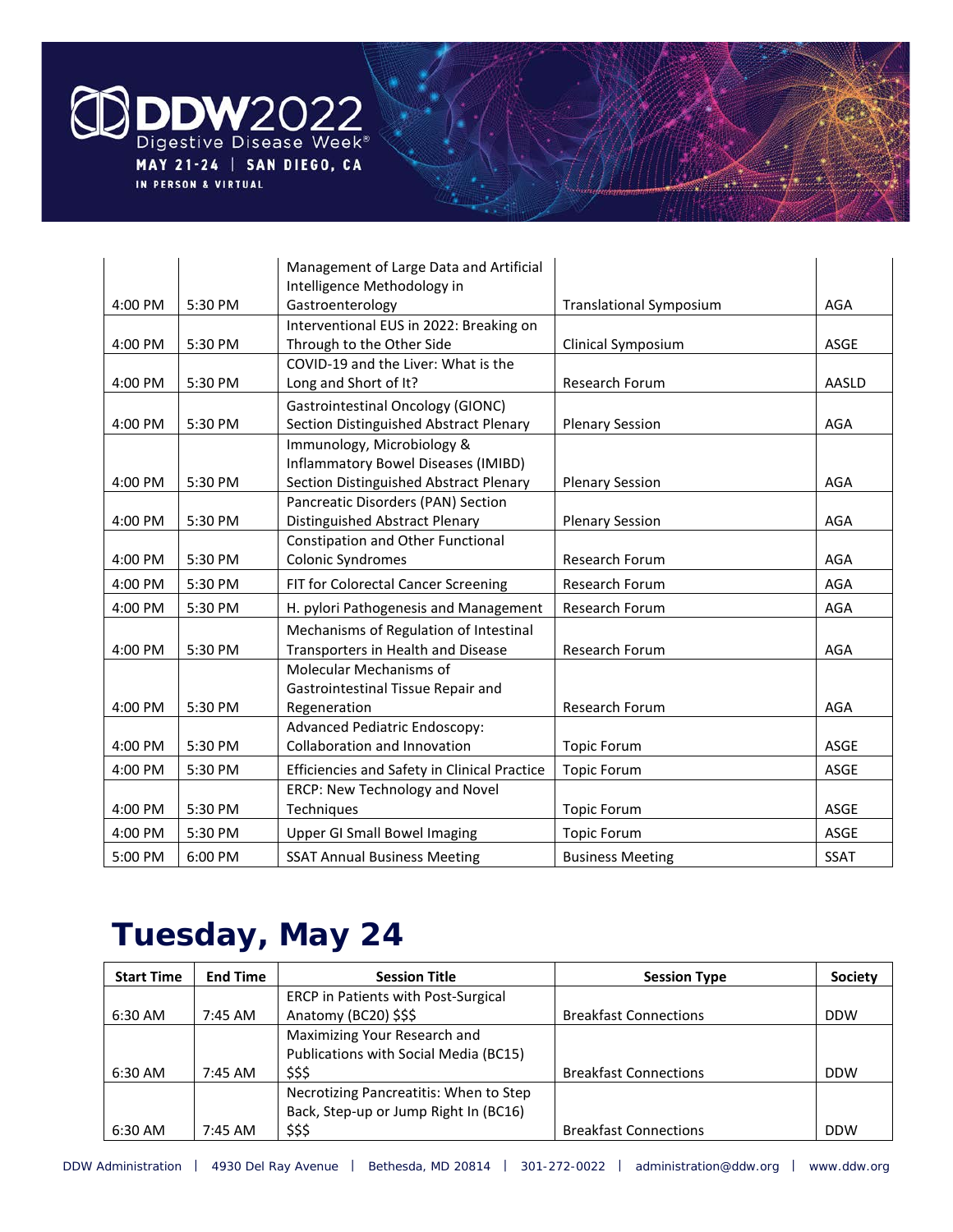

|         |         | Overcoming Common Day to Day                                              |                                   |             |
|---------|---------|---------------------------------------------------------------------------|-----------------------------------|-------------|
|         |         | Practice Challenges in IBD Management                                     |                                   |             |
| 6:30 AM | 7:45 AM | (BC17) \$\$\$<br>Social Media Tools: Opportunities and                    | <b>Breakfast Connections</b>      | <b>DDW</b>  |
|         |         | Use to Build Your Brand and Practice                                      |                                   |             |
| 6:30 AM | 7:45 AM | (BC18) \$\$\$                                                             | <b>Breakfast Connections</b>      | <b>DDW</b>  |
|         |         | SSAT and ISDS Symposium: Elective GI                                      |                                   |             |
| 7:30 AM | 9:30 AM | Surgery in the COVID-19 Era                                               | Conference/Debate/Panel/Symposium | <b>SSAT</b> |
| 8:00 AM | 9:00 AM | ASGE Video Plenary - Session 1                                            | <b>Plenary Session</b>            | ASGE        |
|         |         | Controversies and Challenges in the                                       |                                   |             |
| 8:00 AM | 9:30 AM | Management of Portal Hypertension                                         | Clinical Symposium                | <b>DDW</b>  |
| 8:00 AM | 9:30 AM | Academy of Educators Plenary                                              | Clinical Symposium                | AGA         |
| 8:00 AM | 9:30 AM | Acute Pancreatitis: What's New?                                           | Clinical Symposium                | <b>AGA</b>  |
|         |         | Charles S. Lieber Lecture - Combined                                      |                                   |             |
|         |         | Insults of Alcoholic-Related and                                          |                                   |             |
| 8:00 AM | 9:30 AM | Nonalcoholic Fatty Liver Disease                                          | Clinical Symposium                | <b>AGA</b>  |
|         |         | Top 10 Tips for Succeeding in the Second                                  |                                   |             |
| 8:00 AM | 9:30 AM | Five Years After Fellowship                                               | Clinical Symposium                | AGA         |
|         |         | Beyond Sequencing - Pioneering                                            |                                   |             |
| 8:00 AM | 9:30 AM | Technologies to Decode Host-Microbe<br>Cross-Talk                         | Research Symposium                | AGA         |
|         |         | Emerging Role of Epigenetics in                                           |                                   |             |
|         |         | Disorders of the Gastrointestinal                                         |                                   |             |
| 8:00 AM | 9:30 AM | Sensorimotor Dysfunctions                                                 | <b>Translational Symposium</b>    | AGA         |
|         |         | Personalized Nutrition for Digestive                                      |                                   |             |
| 8:00 AM | 9:30 AM | Disease: Ready for Prime Time?                                            | <b>Translational Symposium</b>    | AGA         |
|         |         | Pre-Determinants of Intestinal                                            |                                   |             |
| 8:00 AM | 9:30 AM | Inflammation                                                              | <b>Translational Symposium</b>    | AGA         |
|         |         | From Confusion to Clarity:                                                |                                   |             |
| 8:00 AM | 9:30 AM | Gastroduodenal Neoplasia                                                  | Clinical Symposium                | ASGE        |
|         |         | Gastric Third Space Endoscopy by the                                      |                                   |             |
| 8:00 AM | 9:30 AM | Layer                                                                     | Clinical Symposium                | ASGE        |
| 8:00 AM | 9:30 AM | Management of Anorectal Diseases for<br>the Practicing Gastroenterologist | Clinical Symposium                | ASGE        |
|         |         | Late-Breaking Clinical Science Abstract                                   |                                   |             |
| 8:00 AM | 9:30 AM | Plenary                                                                   | <b>Plenary Session</b>            | <b>DDW</b>  |
|         |         | New Developments in Chronic Hepatitis                                     |                                   |             |
| 8:00 AM | 9:30 AM | B and D: From Suppression to Cure                                         | Research Forum                    | AASLD       |
|         |         | Clinical Practice (CP) Section                                            |                                   |             |
| 8:00 AM | 9:30 AM | <b>Distinguished Abstract Plenary</b>                                     | <b>Plenary Session</b>            | <b>AGA</b>  |
|         |         | Esophageal, Gastric & Duodenal                                            |                                   |             |
|         |         | Disorders (EGD) Section Distinguished                                     |                                   |             |
| 8:00 AM | 9:30 AM | <b>Abstract Plenary</b>                                                   | <b>Plenary Session</b>            | AGA         |
| 8:00 AM | 9:30 AM | Controlled IBD Trials 1: Monoclonal                                       | Research Forum                    | AGA         |
|         |         |                                                                           |                                   |             |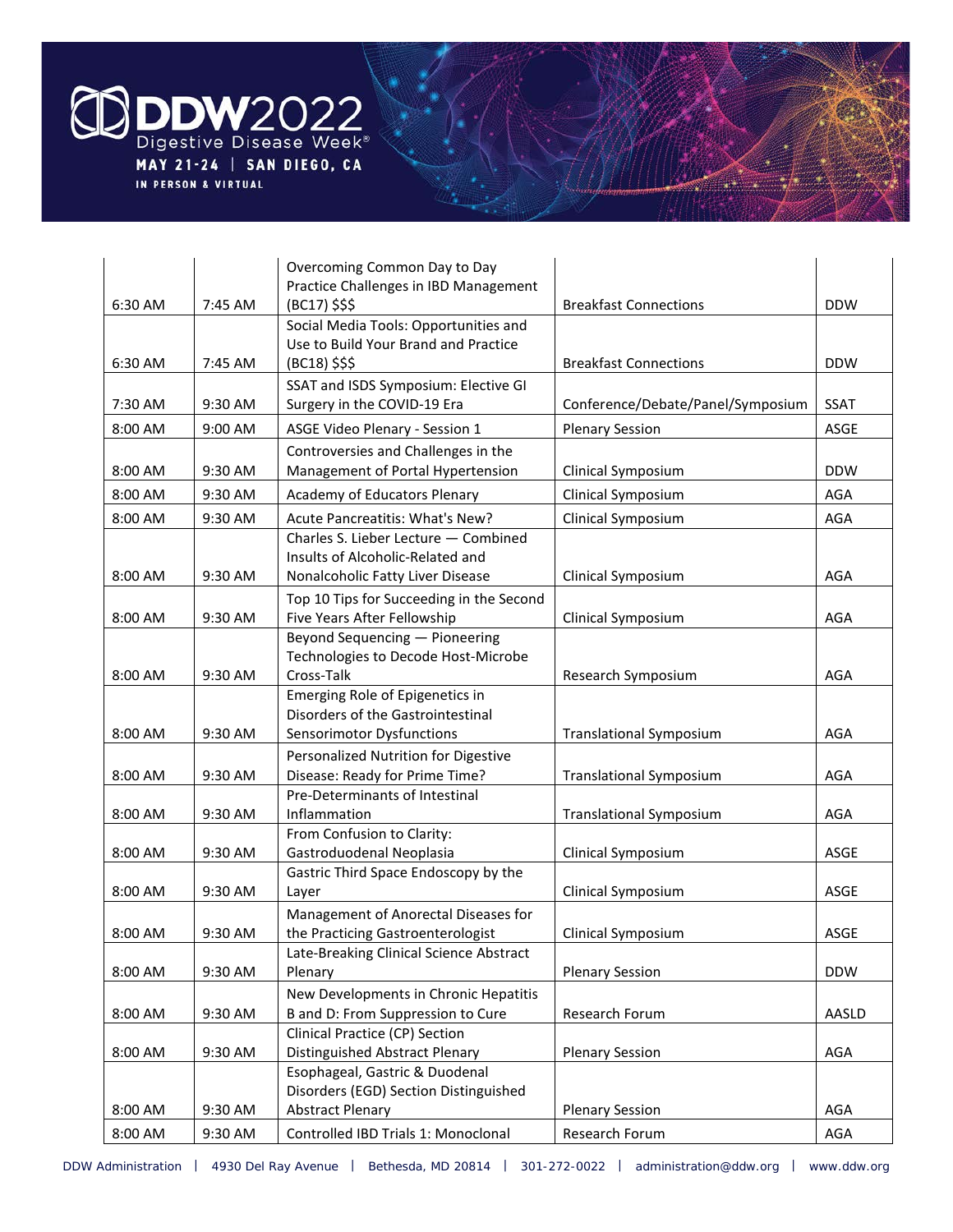

|          |          | Antibodies                                                                        |                                |             |
|----------|----------|-----------------------------------------------------------------------------------|--------------------------------|-------------|
|          |          | Diagnostic and Therapeutic implications                                           |                                |             |
|          |          | of Gut Microbiome in Diarrheal                                                    |                                |             |
| 8:00 AM  | 9:30 AM  | Disorders including C. difficile Infection                                        | Research Forum                 | AGA         |
| 8:00 AM  | 9:30 AM  | Pathogenesis of Early Onset CRC                                                   | <b>Research Forum</b>          | AGA         |
| 8:00 AM  | 9:30 AM  | GI Bleeding: State-of-the-Art                                                     | <b>Topic Forum</b>             | ASGE        |
|          |          | Navigating Tight Spaces: Evaluating and                                           |                                |             |
| 8:00 AM  | 9:30 AM  | <b>Treating Biliary Strictures</b>                                                | <b>Topic Forum</b>             | ASGE        |
|          |          | Plenary Session: Hepatobiliary &                                                  |                                |             |
| 8:00 AM  | 9:30 AM  | Pancreas II                                                                       | <b>Plenary Session</b>         | <b>SSAT</b> |
|          |          | Quick Shot Session: Small Bowel,                                                  |                                |             |
| 8:00 AM  | 9:30 AM  | Abdominal Wall, Hernia, & Colorectal II                                           | <b>Quick Shots</b>             | <b>SSAT</b> |
| 9:00 AM  | 10:00 AM | ASGE Video Plenary - Session II                                                   | <b>Plenary Session</b>         | ASGE        |
| 9:00 AM  | 11:00 AM | Suturing and Closure Hands-On<br>Workshop/Simulation                              | Hands-on Workshop              | ASGE        |
|          |          |                                                                                   |                                |             |
| 10:00 AM | 11:00 AM | ASGE Video Plenary - Session III                                                  | <b>Plenary Session</b>         | ASGE        |
| 10:00 AM | 11:30 AM | Artificial Intelligence and the Brave New<br>World                                | Clinical Symposium             | <b>DDW</b>  |
|          |          | Rising Healthcare Burden from Cirrhosis:                                          |                                |             |
| 10:00 AM | 11:30 AM | How to Track and What to Do About It?                                             | State-of-the-Art Lecture       | AASLD       |
| 10:00 AM | 11:30 AM | Advocating for GI in 2022 and Beyond                                              | Clinical Symposium             | AGA         |
|          |          | Establishing a Career in Esophageal and                                           |                                |             |
| 10:00 AM | 11:30 AM | <b>Gastric Diseases</b>                                                           | Clinical Symposium             | AGA         |
|          |          | Technological Advances in Inflammatory                                            |                                |             |
| 10:00 AM | 11:30 AM | <b>Bowel Disease</b>                                                              | Clinical Symposium             | AGA         |
| 10:00 AM | 11:30 AM | Building, Wiring (and Re-Wiring?) the<br>ENS                                      | Research Symposium             | AGA         |
|          |          | Charles M. Mansbach II, MD, Memorial                                              |                                |             |
|          |          | Lecture: Microbiome as the Link                                                   |                                |             |
| 10:00 AM | 11:30 AM | Between Diet and Host Metabolism                                                  | State-of-the-Art Lecture       | AGA         |
|          |          | Mentoring to Success In Non-Traditional                                           |                                |             |
| 10:00 AM | 11:30 AM | Milieu                                                                            | <b>Translational Symposium</b> | AGA         |
|          |          | ASGE & Society of Gastrointestinal                                                |                                |             |
|          |          | Endoscopy of India (SGEI) International                                           |                                |             |
|          |          | Symposium: Advances in Interventional                                             |                                | ASGE        |
| 10:00 AM | 11:30 AM | Endoscopy                                                                         | Clinical Symposium             |             |
| 10:00 AM | 11:30 AM | <b>Small Bowel Diagnostics (ASGE Special</b><br>Interest Group Sponsored Session) | Clinical Symposium             | ASGE        |
|          |          | Multidisciplinary Approach to                                                     |                                |             |
|          |          | Assessment of Prognosis and Treatment                                             |                                |             |
| 10:00 AM | 11:30 AM | of Hepatobiliary Malignancies                                                     | <b>Topic Forum</b>             | AASLD       |
|          |          | Anorectal Dysmotility (Including Fecal                                            |                                |             |
|          |          | Incontinence, Dyssynergia and Pelvic                                              |                                |             |
| 10:00 AM | 11:30 AM | Floor Disorders)                                                                  | Research Forum                 | AGA         |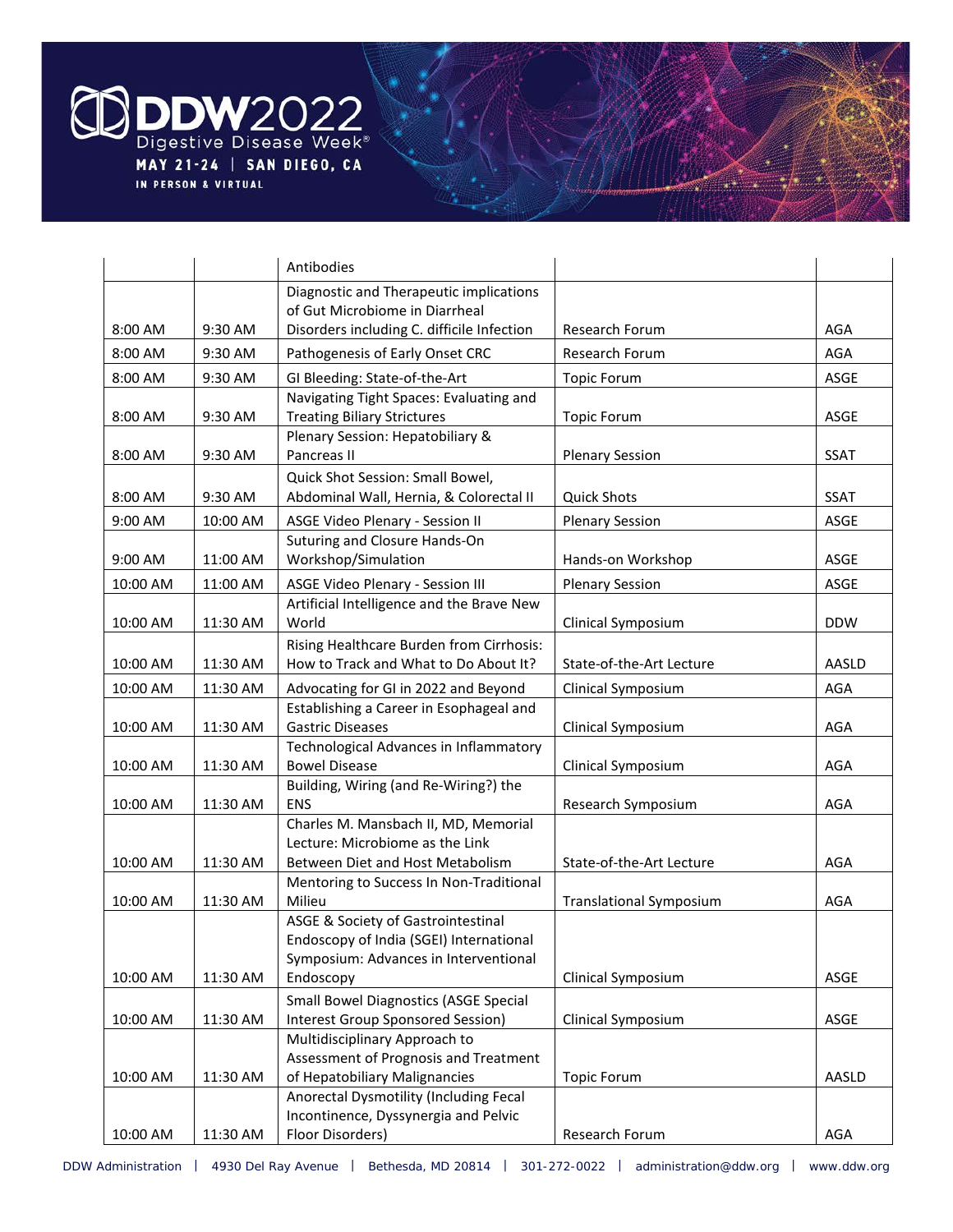

| 10:00 AM | 11:30 AM | Cellular & Molecular Gastroenterology<br>Distinguished Abstract Plenary     | Research Forum                    | AGA         |
|----------|----------|-----------------------------------------------------------------------------|-----------------------------------|-------------|
| 10:00 AM | 11:30 AM | Controlled IBD Trials 2: Small Molecules                                    | Research Forum                    | <b>AGA</b>  |
| 10:00 AM | 11:30 AM | Mechanisms of Gastric Carcinogenesis                                        | Research Forum                    | AGA         |
|          |          | Patient Reported & Clinical Outcomes in                                     |                                   |             |
| 10:00 AM | 11:30 AM | <b>IBD</b>                                                                  | Research Forum                    | <b>AGA</b>  |
| 10:00 AM | 11:30 AM | Pediatric IBD: Clinical and Translational<br><b>Studies</b>                 | Research Forum                    | AGA         |
| 10:00 AM | 11:30 AM | <b>Updates in Diagnostics and Management</b><br>of Eosinophilic Esophagitis | Research Forum                    | AGA         |
|          |          | <b>Endoscopic Sleeve Gastroplasty Gastric</b>                               |                                   |             |
| 10:00 AM | 11:30 AM | Plication: The Maturing of a Procedure                                      | <b>Topic Forum</b>                | ASGE        |
|          |          | EUS: Rethinking Old Indications and                                         |                                   |             |
| 10:00 AM | 11:30 AM | <b>Forging New Ones</b>                                                     | <b>Topic Forum</b>                | ASGE        |
|          |          | Seeing is Believing: Looking in the Bile                                    |                                   |             |
| 10:00 AM | 11:30 AM | Duct: Are We Getting Better?<br>Plenary Session: Esophagus, Gastric,        | <b>Topic Forum</b>                | ASGE        |
| 10:00 AM | 11:30 AM | Bariatric & Metabolic II                                                    | <b>Plenary Session</b>            | <b>SSAT</b> |
|          |          |                                                                             |                                   |             |
| 10:00 AM | 11:30 AM | Plenary Session: Small Bowel, Abdominal<br>Wall, Hernia, & Colorectal II    | <b>Plenary Session</b>            | <b>SSAT</b> |
|          |          | Quick Shot Session: Hepatobiliary &                                         |                                   |             |
| 10:00 AM | 11:30 AM | Pancreas II                                                                 | <b>Quick Shots</b>                | <b>SSAT</b> |
| 11:00 AM | 12:30 PM | ASGE Video Plenary - Session IV                                             | <b>Plenary Session</b>            | ASGE        |
|          |          | Kelly and Carlos Pellegrini and SAGES                                       |                                   |             |
| 12:00 PM | 3:00 PM  | Luncheon Symposium                                                          | Conference/Debate/Panel/Symposium | <b>SSAT</b> |
| 12:15 PM | 1:00 PM  | Young GI & Trainee Experience: TBD 4                                        | Networking                        | <b>DDW</b>  |
| 12:30 PM | 1:45 PM  | Decoding Probiotic Guidelines: What Do<br>I Tell My Patients? (M17) \$\$\$  | Meet-the-Professor Luncheons      | <b>DDW</b>  |
|          |          | Modern Paradigms for Colorectal Cancer                                      |                                   |             |
| 12:30 PM | 1:45 PM  | Screening: How, When and How Often?<br>$(M14)$ \$\$\$                       | Meet-the-Professor Luncheons      | <b>DDW</b>  |
| 12:30 PM | 1:45 PM  | Never A Nissen: Why the Anti-Nissen<br>Movement Is Growing? (M15) \$\$\$    | Meet-the-Professor Luncheons      | <b>DDW</b>  |
| 12:30 PM | 1:45 PM  | Nutrition for Pancreatic Disease: Who's<br>on First? (M16) \$\$\$           | Meet-the-Professor Luncheons      | <b>DDW</b>  |
|          |          | Starting A Minimally Invasive Gastric and                                   |                                   |             |
| 12:30 PM | 1:45 PM  | HPB Cancer Surgery Program (M20) \$\$\$                                     | Meet-the-Professor Luncheons      | <b>DDW</b>  |
| 12:45 PM | 1:30 PM  | Cholestasis and Biliary Disorders                                           | Poster Tour                       | AGA         |
| 12:45 PM | 1:30 PM  | Helicobacter pylori: Treatment and<br>Antimicrobial Resistance              | Poster Tour                       | AGA         |
| 12:45 PM | 1:30 PM  | IBD <sub>4</sub>                                                            | Poster Tour                       | AGA         |
| 12:45 PM | 1:30 PM  | <b>IBS Clinical</b>                                                         | Poster Tour                       | AGA         |
| 12:45 PM | 1:30 PM  | Microbiome Pathogens and Nutrition                                          | Poster Tour                       | AGA         |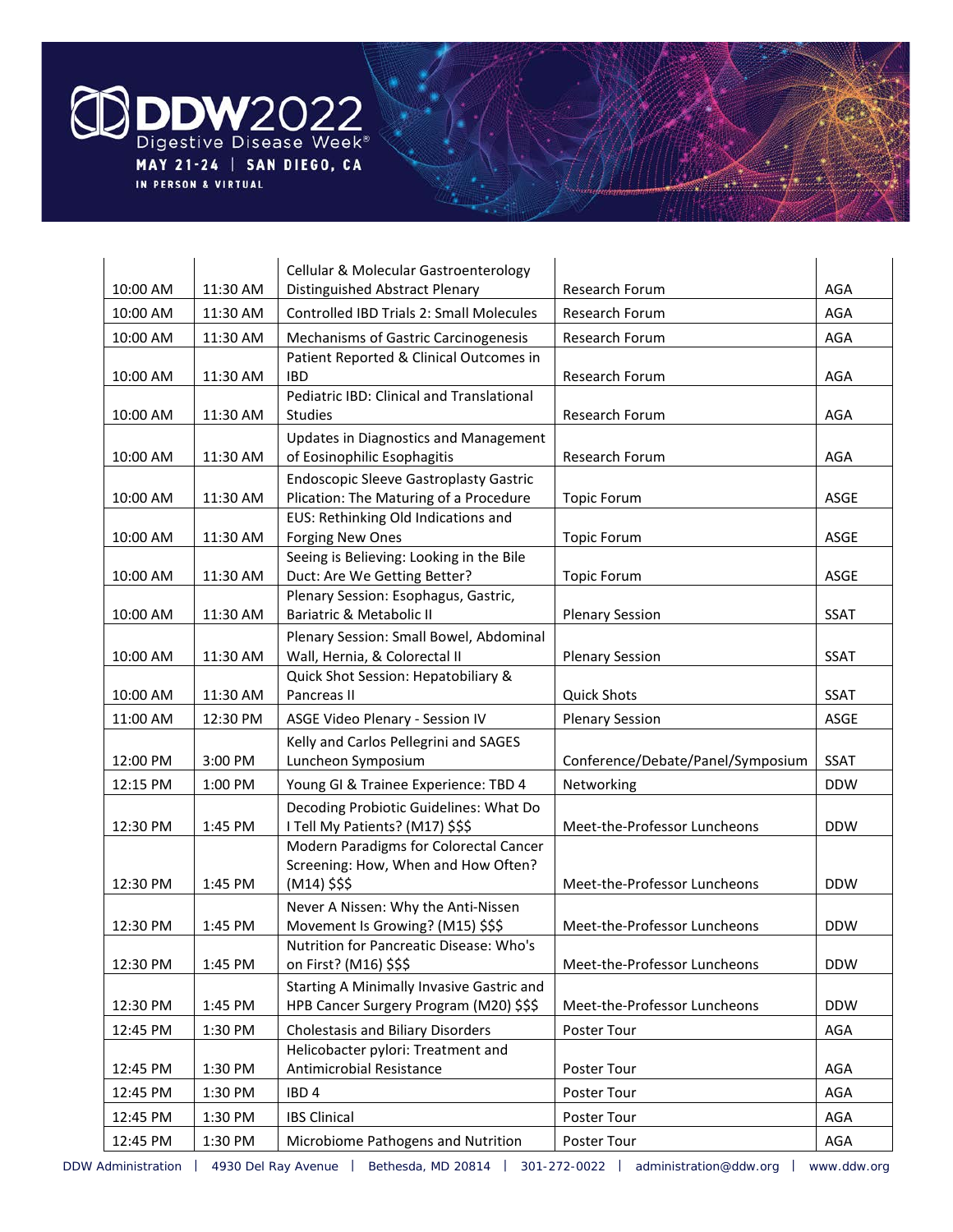

| 1:00 PM | 3:00 PM | ASGE World Cup of Endoscopy                                                                             | <b>Plenary Session</b> | ASGE       |
|---------|---------|---------------------------------------------------------------------------------------------------------|------------------------|------------|
| 2:00 PM | 3:30 PM | Controversies in IBD Management                                                                         | Clinical Symposium     | <b>DDW</b> |
| 2:00 PM | 3:30 PM | Hepatology Skills Workshop                                                                              | Hands-on Workshop      | AASLD      |
| 2:00 PM | 3:30 PM | AGA-JSGE Joint Symposium - Artificial<br>Intelligence: Machines are Learning<br>Gastroenterology        | Clinical Symposium     | AGA        |
| 2:00 PM | 3:30 PM | AGA's Lo Mejor de DDW                                                                                   | Clinical Symposium     | <b>AGA</b> |
| 2:00 PM | 3:30 PM | Digital Health in Gastroenterology                                                                      | Clinical Symposium     | <b>AGA</b> |
| 2:00 PM | 3:30 PM | Incorporating Palliative Care Into<br>Managing End Stage Liver Disease<br>(ESLD): When the End Is Near  | Clinical Symposium     | AGA        |
| 2:00 PM | 3:30 PM | Epithelial and Innate Immune Cells in the<br>Gut                                                        | Research Symposium     | AGA        |
| 2:00 PM | 3:30 PM | Mapping Intestinal Architecture By<br>Spatial Omics And Other New<br>Techniques: GRG Symposium          | Research Symposium     | AGA        |
|         |         | Pancreas Cysts: Everything You Need to                                                                  |                        |            |
| 2:00 PM | 3:30 PM | Know                                                                                                    | Clinical Symposium     | ASGE       |
| 2:00 PM | 3:30 PM | Advances in GI Cancer Risk Assessment,<br>Screening, and Surveillance: Who should<br>we Screen and How? | Research Forum         | AGA        |
| 2:00 PM | 3:30 PM | <b>Experimental Pancreatitis</b>                                                                        | Research Forum         | <b>AGA</b> |
| 2:00 PM | 3:30 PM | Gastroparesis and Small Intestinal<br>Dysmotility                                                       | Research Forum         | AGA        |
| 2:00 PM | 3:30 PM | Pathogenesis and Clinical Manifestations<br>of GERD                                                     | Research Forum         | AGA        |
| 2:00 PM | 3:30 PM | Separating the Wheat from the Chaff:<br>Top clinical abstracts in Celiac Disease                        | Research Forum         | AGA        |
| 2:00 PM | 3:30 PM | <b>Technology and IBD Outcomes</b>                                                                      | Research Forum         | AGA        |
| 2:00 PM | 3:30 PM | Fellow Developed Best Case Reports for<br><b>Advanced Pancreatic-Biliary</b><br>Interventions           | <b>Topic Forum</b>     | ASGE       |
| 2:00 PM | 3:30 PM | New Techniques and Technology in<br>Colonoscopy: How Do We Count the<br>Ways?                           | <b>Topic Forum</b>     | ASGE       |
| 2:00 PM | 3:30 PM | Refining EUS Techniques: How Can We<br>Do It Better?                                                    | <b>Topic Forum</b>     | ASGE       |
| 4:00 PM | 5:30 PM | Best of DDW                                                                                             | Clinical Symposium     | <b>DDW</b> |
| 4:00 PM | 5:30 PM | Caring for the Caregivers: Recognizing<br>and Addressing Physician Burnout                              | Clinical Symposium     | AGA        |
| 4:00 PM | 5:30 PM | Measuring and Communicating<br>Improvements in Quality and Safety in<br>Your GI Practice                | Clinical Symposium     | AGA        |
| 4:00 PM | 5:30 PM | Nutrition Bootcamp for                                                                                  | Clinical Symposium     | AGA        |